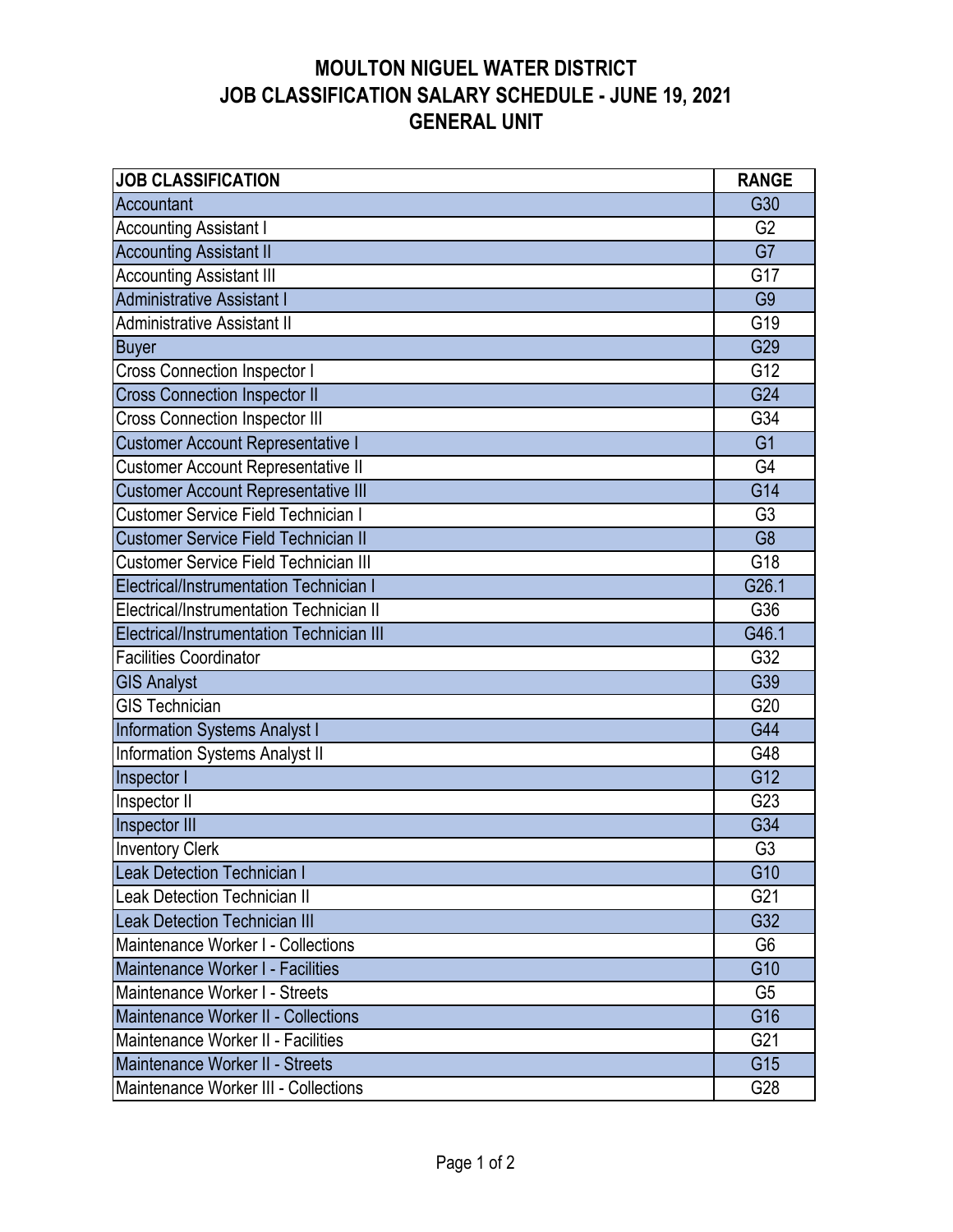| <b>JOB CLASSIFICATION</b>                       | <b>RANGE</b>   |
|-------------------------------------------------|----------------|
| Maintenance Worker III - Facilities             | G32            |
| Maintenance Worker III - Streets                | G27            |
| Mechanic I                                      | G11            |
| Mechanic II                                     | G22            |
| <b>Mechanic III</b>                             | G33            |
| Permit Technician                               | G20            |
| <b>Purchasing Agent</b>                         | G47            |
| Records & Mapping Technician                    | G20            |
| Recycled Water Inspector I                      | G12            |
| Recycled Water Inspector II                     | G24            |
| Recycled Water Inspector III                    | G34            |
| Senior Cross Connection Inspector               | G42            |
| Senior Customer Account Representative          | G26            |
| Senior Customer Service Field Technician        | G31            |
| Senior Electrical/Instrumentation Technician    | G48.1          |
| Senior Inspector                                | G42            |
| <b>Senior Leak Detection Technician</b>         | G40            |
| Senior Maintenance Worker - Collections         | G38            |
| Senior Maintenance Worker - Facilities          | G40            |
| Senior Maintenance Worker - Streets             | G37            |
| Senior Mechanic                                 | G41            |
| Senior Recycled Water Inspector                 | G42            |
| Senior Wastewater Treatment Plant Operator      | G47.1          |
| Senior Water Efficiency Representative          | G31            |
| Senior Water Systems Operator                   | G45            |
| Wastewater Treatment Plant Operator I           | G33.1          |
| Wastewater Treatment Plant Operator II          | G41.1          |
| Wastewater Treatment Plant Operator in Training | G22.1          |
| <b>Water Efficiency Analyst</b>                 | G39            |
| Water Efficiency Representative I               | G <sub>3</sub> |
| Water Efficiency Representative II              | G <sub>8</sub> |
| Water Efficiency Representative III             | G18            |
| <b>Water Systems Operator I</b>                 | G13            |
| <b>Water Systems Operator II</b>                | G25            |
| <b>Water Systems Operator III</b>               | G35            |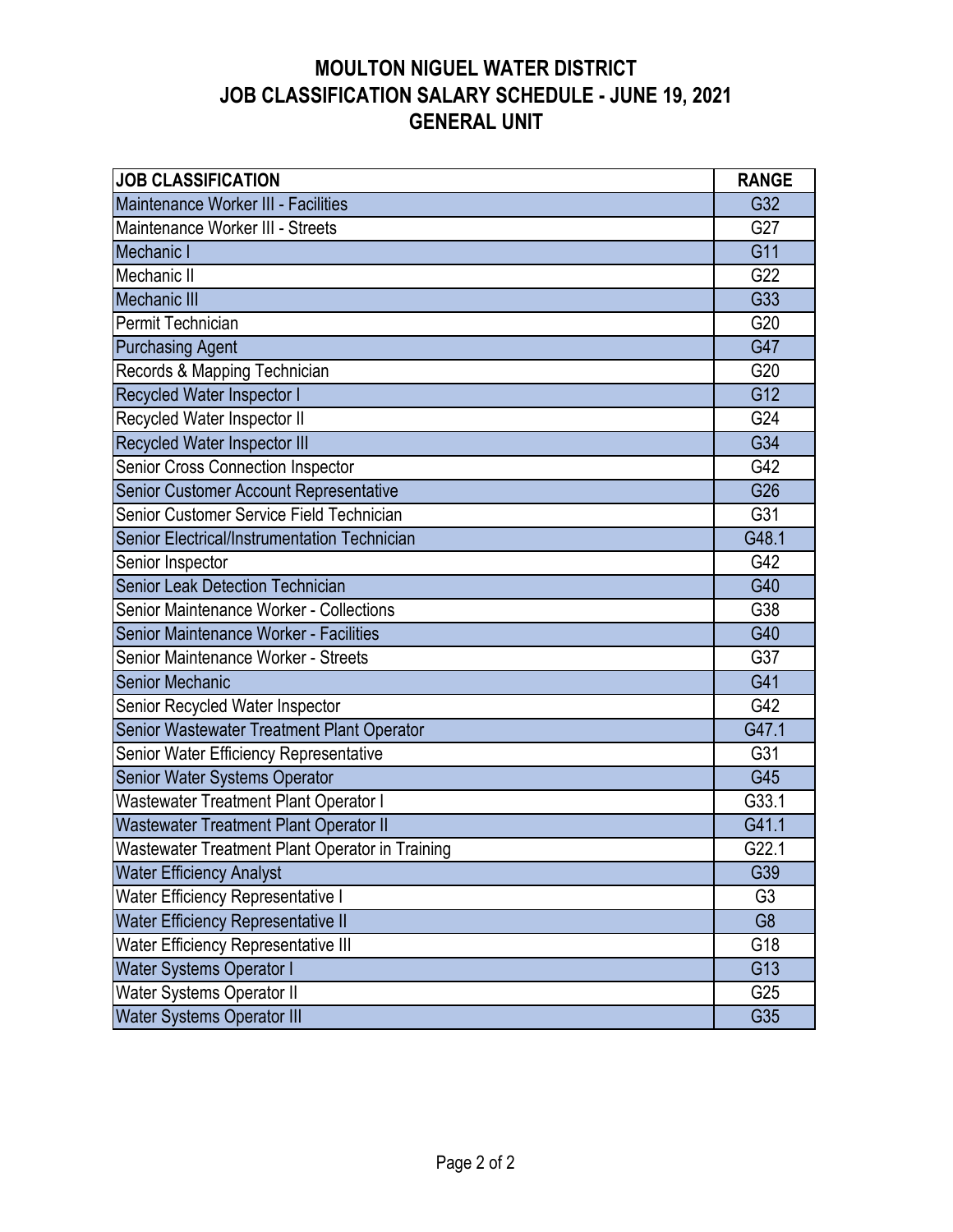| <b>JOB CLASSIFICATION</b><br>Range<br>Frequency<br>Step 3<br>Step 4<br>Step 6<br>Step 7<br>Step 11<br>Step 1<br>Step 2<br>Step 5<br>Step 8<br>Step 9<br>Step 10<br>3,896.53<br>3,993.60<br>4,094.13<br>4,196.40<br>4,300.40<br>4,407.87<br>4,518.80<br>4,631.47<br>4,747.60<br>4,865.47<br>Monthly<br>Customer Account Representative<br>23.62<br>23.04<br>24.21<br>26.07<br>26.72<br>27.39<br>G <sub>1</sub><br>22.48<br>24.81<br>25.43<br>28.07<br>28.78<br>Hourly<br>47,923.20<br>49,129.60<br>50,356.80<br>51,604.80<br>52,894.40<br>56,971.20<br>46,758.40<br>54,225.60<br>55,577.60<br>58,385.60<br>Annually<br>4,132.27<br>4,236.27<br>4,342.00<br>4,449.47<br>4,560.40<br>4,674.80<br>4,792.67<br>4,912.27<br>5,160.13<br>5,290.13<br>5,035.33<br>Monthly<br>23.84<br>24.44<br>25.05<br>25.67<br>26.31<br>26.97<br>27.65<br>28.34<br>29.77<br>29.05<br>G <sub>2</sub><br>Hourly<br>52,104.00<br>53,393.60<br>54,724.80<br>56,097.60<br>58,947.20<br>60,424.00<br>63,481.60<br>49,587.20<br>50,835.20<br>57,512.00<br>61,921.60<br>Annually<br>4,239.73<br>4,345.47<br>4,452.93<br>4,565.60<br>4,796.13<br>Monthly<br>4,135.73<br>4,680.00<br>4,915.73<br>5,038.80<br>5,165.33<br>5,293.60<br>G <sub>3</sub><br>25.07<br>25.69<br>28.36<br>23.86<br>24.46<br>26.34<br>27.00<br>27.67<br>29.07<br>29.80<br>30.54<br>Hourly<br>50,876.80<br>52,145.60<br>53,435.20<br>54,787.20<br>56,160.00<br>58,988.80<br>60,465.60<br>61,984.00<br>63,523.20<br>49,628.80<br>57,553.60<br>Annually<br>4,383.60<br>4,492.80<br>4,605.47<br>4,719.87<br>4,839.47<br>4,959.07<br>5,083.87<br>5,473.87<br>5,610.80<br>5,210.40<br>5,340.40<br>Monthly<br>26.57<br>25.92<br>27.23<br>27.92<br>30.06<br>25.29<br>28.61<br>29.33<br>30.81<br>31.58<br>32.37<br>G4<br>Hourly<br>56,638.40<br>59,508.80<br>62,524.80<br>67,329.60<br>52,603.20<br>53,913.60<br>55,265.60<br>58,073.60<br>61,006.40<br>64,084.80<br>65,686.40<br>Annually<br>4,674.80<br>4,449.47<br>4,560.40<br>4,790.93<br>4,910.53<br>5,033.60<br>5,160.13<br>5,288.40<br>5,421.87<br>5,557.07<br>5,695.73<br>Monthly<br>25.67<br>26.31<br>26.97<br>27.64<br>28.33<br>29.04<br>29.77<br>30.51<br>32.06<br>32.86<br>31.28<br>G <sub>5</sub><br>Hourly<br>57,491.20<br>58,926.40<br>60,403.20<br>63,460.80<br>53,393.60<br>54,724.80<br>56,097.60<br>61,921.60<br>65,062.40<br>66,684.80<br>68,348.80<br>Annually<br>4,458.13<br>4,569.07<br>4,683.47<br>4,801.33<br>4,920.93<br>5,044.00<br>5,170.53<br>5,298.80<br>5,432.27<br>5,567.47<br>Monthly<br>Maintenance Worker I - Collections<br>27.02<br>27.70<br>30.57<br>25.72<br>26.36<br>28.39<br>29.10<br>29.83<br>31.34<br>32.12<br>G <sub>6</sub><br>Hourly<br>56,201.60<br>57,616.00<br>60,528.00<br>54,828.80<br>59,051.20<br>62,046.40<br>63,585.60<br>65,187.20<br>66,809.60<br>68,473.60<br>53,497.60<br>Annually<br>4,766.67<br>4,886.27<br>5,007.60<br>5,134.13<br>5,262.40<br>5,392.40<br>5,527.60<br>5,666.27<br>5,952.27<br>4,650.53<br>5,808.40<br>Monthly<br><b>Accounting Assistant II</b><br>26.83<br>27.50<br>28.19<br>28.89<br>29.62<br>31.11<br>31.89<br>33.51<br>34.34<br>30.36<br>32.69<br>G7<br>Hourly<br>57,200.00<br>58,635.20<br>60,091.20<br>61,609.60<br>63,148.80<br>66,331.20<br>67,995.20<br>71,427.20<br>55,806.40<br>64,708.80<br>69,700.80<br>Annually<br>Customer Service Field Technician II<br>4,770.13<br>4,889.73<br>5,011.07<br>5,137.60<br>5,265.87<br>5,397.60<br>5,532.80<br>5,669.73<br>5,811.87<br>5,957.47<br>Monthly<br>4,654.00<br>G8<br>28.21<br>26.85<br>27.52<br>28.91<br>29.64<br>31.92<br>32.71<br>33.53<br>34.37<br><b>Water Efficiency Representative II</b><br>30.38<br>31.14<br>Hourly<br>57,241.60<br>58,676.80<br>60,132.80<br>61,651.20<br>63,190.40<br>64,771.20<br>66,393.60<br>68,036.80<br>69,742.40<br>55,848.00<br>Annually<br>4,671.33<br>5,030.13<br>5,156.67<br>5,980.00<br>4,787.47<br>4,907.07<br>5,284.93<br>5,416.67<br>5,553.60<br>5,692.27<br>5,834.40<br>Monthly<br><b>Administrative Assistant</b><br>28.31<br>32.04<br>26.95<br>27.62<br>29.02<br>29.75<br>30.49<br>31.25<br>32.84<br>33.66<br>34.50<br>G9<br>Hourly |                                            |  |  |  |  |  |  | <b>2.5% increase between Each Step</b> |          |
|------------------------------------------------------------------------------------------------------------------------------------------------------------------------------------------------------------------------------------------------------------------------------------------------------------------------------------------------------------------------------------------------------------------------------------------------------------------------------------------------------------------------------------------------------------------------------------------------------------------------------------------------------------------------------------------------------------------------------------------------------------------------------------------------------------------------------------------------------------------------------------------------------------------------------------------------------------------------------------------------------------------------------------------------------------------------------------------------------------------------------------------------------------------------------------------------------------------------------------------------------------------------------------------------------------------------------------------------------------------------------------------------------------------------------------------------------------------------------------------------------------------------------------------------------------------------------------------------------------------------------------------------------------------------------------------------------------------------------------------------------------------------------------------------------------------------------------------------------------------------------------------------------------------------------------------------------------------------------------------------------------------------------------------------------------------------------------------------------------------------------------------------------------------------------------------------------------------------------------------------------------------------------------------------------------------------------------------------------------------------------------------------------------------------------------------------------------------------------------------------------------------------------------------------------------------------------------------------------------------------------------------------------------------------------------------------------------------------------------------------------------------------------------------------------------------------------------------------------------------------------------------------------------------------------------------------------------------------------------------------------------------------------------------------------------------------------------------------------------------------------------------------------------------------------------------------------------------------------------------------------------------------------------------------------------------------------------------------------------------------------------------------------------------------------------------------------------------------------------------------------------------------------------------------------------------------------------------------------------------------------------------------------------------------------------------------------------------------------------------------------------------------------------------------------------------------------------------------------------------------------------------------------------------------------------------------------------------------------------------------------------------------------------------------------------------------------------------------------|--------------------------------------------|--|--|--|--|--|--|----------------------------------------|----------|
|                                                                                                                                                                                                                                                                                                                                                                                                                                                                                                                                                                                                                                                                                                                                                                                                                                                                                                                                                                                                                                                                                                                                                                                                                                                                                                                                                                                                                                                                                                                                                                                                                                                                                                                                                                                                                                                                                                                                                                                                                                                                                                                                                                                                                                                                                                                                                                                                                                                                                                                                                                                                                                                                                                                                                                                                                                                                                                                                                                                                                                                                                                                                                                                                                                                                                                                                                                                                                                                                                                                                                                                                                                                                                                                                                                                                                                                                                                                                                                                                                                                                                                      |                                            |  |  |  |  |  |  |                                        |          |
| 59,862.40<br>30.52<br>5,706.13<br>32.92<br>71,489.60                                                                                                                                                                                                                                                                                                                                                                                                                                                                                                                                                                                                                                                                                                                                                                                                                                                                                                                                                                                                                                                                                                                                                                                                                                                                                                                                                                                                                                                                                                                                                                                                                                                                                                                                                                                                                                                                                                                                                                                                                                                                                                                                                                                                                                                                                                                                                                                                                                                                                                                                                                                                                                                                                                                                                                                                                                                                                                                                                                                                                                                                                                                                                                                                                                                                                                                                                                                                                                                                                                                                                                                                                                                                                                                                                                                                                                                                                                                                                                                                                                                 |                                            |  |  |  |  |  |  |                                        | 4,988.53 |
|                                                                                                                                                                                                                                                                                                                                                                                                                                                                                                                                                                                                                                                                                                                                                                                                                                                                                                                                                                                                                                                                                                                                                                                                                                                                                                                                                                                                                                                                                                                                                                                                                                                                                                                                                                                                                                                                                                                                                                                                                                                                                                                                                                                                                                                                                                                                                                                                                                                                                                                                                                                                                                                                                                                                                                                                                                                                                                                                                                                                                                                                                                                                                                                                                                                                                                                                                                                                                                                                                                                                                                                                                                                                                                                                                                                                                                                                                                                                                                                                                                                                                                      |                                            |  |  |  |  |  |  |                                        |          |
|                                                                                                                                                                                                                                                                                                                                                                                                                                                                                                                                                                                                                                                                                                                                                                                                                                                                                                                                                                                                                                                                                                                                                                                                                                                                                                                                                                                                                                                                                                                                                                                                                                                                                                                                                                                                                                                                                                                                                                                                                                                                                                                                                                                                                                                                                                                                                                                                                                                                                                                                                                                                                                                                                                                                                                                                                                                                                                                                                                                                                                                                                                                                                                                                                                                                                                                                                                                                                                                                                                                                                                                                                                                                                                                                                                                                                                                                                                                                                                                                                                                                                                      |                                            |  |  |  |  |  |  |                                        |          |
|                                                                                                                                                                                                                                                                                                                                                                                                                                                                                                                                                                                                                                                                                                                                                                                                                                                                                                                                                                                                                                                                                                                                                                                                                                                                                                                                                                                                                                                                                                                                                                                                                                                                                                                                                                                                                                                                                                                                                                                                                                                                                                                                                                                                                                                                                                                                                                                                                                                                                                                                                                                                                                                                                                                                                                                                                                                                                                                                                                                                                                                                                                                                                                                                                                                                                                                                                                                                                                                                                                                                                                                                                                                                                                                                                                                                                                                                                                                                                                                                                                                                                                      |                                            |  |  |  |  |  |  |                                        |          |
|                                                                                                                                                                                                                                                                                                                                                                                                                                                                                                                                                                                                                                                                                                                                                                                                                                                                                                                                                                                                                                                                                                                                                                                                                                                                                                                                                                                                                                                                                                                                                                                                                                                                                                                                                                                                                                                                                                                                                                                                                                                                                                                                                                                                                                                                                                                                                                                                                                                                                                                                                                                                                                                                                                                                                                                                                                                                                                                                                                                                                                                                                                                                                                                                                                                                                                                                                                                                                                                                                                                                                                                                                                                                                                                                                                                                                                                                                                                                                                                                                                                                                                      | <b>Accounting Assistant I</b>              |  |  |  |  |  |  |                                        |          |
|                                                                                                                                                                                                                                                                                                                                                                                                                                                                                                                                                                                                                                                                                                                                                                                                                                                                                                                                                                                                                                                                                                                                                                                                                                                                                                                                                                                                                                                                                                                                                                                                                                                                                                                                                                                                                                                                                                                                                                                                                                                                                                                                                                                                                                                                                                                                                                                                                                                                                                                                                                                                                                                                                                                                                                                                                                                                                                                                                                                                                                                                                                                                                                                                                                                                                                                                                                                                                                                                                                                                                                                                                                                                                                                                                                                                                                                                                                                                                                                                                                                                                                      |                                            |  |  |  |  |  |  |                                        |          |
|                                                                                                                                                                                                                                                                                                                                                                                                                                                                                                                                                                                                                                                                                                                                                                                                                                                                                                                                                                                                                                                                                                                                                                                                                                                                                                                                                                                                                                                                                                                                                                                                                                                                                                                                                                                                                                                                                                                                                                                                                                                                                                                                                                                                                                                                                                                                                                                                                                                                                                                                                                                                                                                                                                                                                                                                                                                                                                                                                                                                                                                                                                                                                                                                                                                                                                                                                                                                                                                                                                                                                                                                                                                                                                                                                                                                                                                                                                                                                                                                                                                                                                      |                                            |  |  |  |  |  |  |                                        |          |
|                                                                                                                                                                                                                                                                                                                                                                                                                                                                                                                                                                                                                                                                                                                                                                                                                                                                                                                                                                                                                                                                                                                                                                                                                                                                                                                                                                                                                                                                                                                                                                                                                                                                                                                                                                                                                                                                                                                                                                                                                                                                                                                                                                                                                                                                                                                                                                                                                                                                                                                                                                                                                                                                                                                                                                                                                                                                                                                                                                                                                                                                                                                                                                                                                                                                                                                                                                                                                                                                                                                                                                                                                                                                                                                                                                                                                                                                                                                                                                                                                                                                                                      |                                            |  |  |  |  |  |  |                                        |          |
|                                                                                                                                                                                                                                                                                                                                                                                                                                                                                                                                                                                                                                                                                                                                                                                                                                                                                                                                                                                                                                                                                                                                                                                                                                                                                                                                                                                                                                                                                                                                                                                                                                                                                                                                                                                                                                                                                                                                                                                                                                                                                                                                                                                                                                                                                                                                                                                                                                                                                                                                                                                                                                                                                                                                                                                                                                                                                                                                                                                                                                                                                                                                                                                                                                                                                                                                                                                                                                                                                                                                                                                                                                                                                                                                                                                                                                                                                                                                                                                                                                                                                                      | <b>Customer Service Field Technician I</b> |  |  |  |  |  |  |                                        |          |
|                                                                                                                                                                                                                                                                                                                                                                                                                                                                                                                                                                                                                                                                                                                                                                                                                                                                                                                                                                                                                                                                                                                                                                                                                                                                                                                                                                                                                                                                                                                                                                                                                                                                                                                                                                                                                                                                                                                                                                                                                                                                                                                                                                                                                                                                                                                                                                                                                                                                                                                                                                                                                                                                                                                                                                                                                                                                                                                                                                                                                                                                                                                                                                                                                                                                                                                                                                                                                                                                                                                                                                                                                                                                                                                                                                                                                                                                                                                                                                                                                                                                                                      | <b>Inventory Clerk</b>                     |  |  |  |  |  |  |                                        |          |
|                                                                                                                                                                                                                                                                                                                                                                                                                                                                                                                                                                                                                                                                                                                                                                                                                                                                                                                                                                                                                                                                                                                                                                                                                                                                                                                                                                                                                                                                                                                                                                                                                                                                                                                                                                                                                                                                                                                                                                                                                                                                                                                                                                                                                                                                                                                                                                                                                                                                                                                                                                                                                                                                                                                                                                                                                                                                                                                                                                                                                                                                                                                                                                                                                                                                                                                                                                                                                                                                                                                                                                                                                                                                                                                                                                                                                                                                                                                                                                                                                                                                                                      | Water Efficiency Representative I          |  |  |  |  |  |  |                                        |          |
|                                                                                                                                                                                                                                                                                                                                                                                                                                                                                                                                                                                                                                                                                                                                                                                                                                                                                                                                                                                                                                                                                                                                                                                                                                                                                                                                                                                                                                                                                                                                                                                                                                                                                                                                                                                                                                                                                                                                                                                                                                                                                                                                                                                                                                                                                                                                                                                                                                                                                                                                                                                                                                                                                                                                                                                                                                                                                                                                                                                                                                                                                                                                                                                                                                                                                                                                                                                                                                                                                                                                                                                                                                                                                                                                                                                                                                                                                                                                                                                                                                                                                                      |                                            |  |  |  |  |  |  |                                        |          |
|                                                                                                                                                                                                                                                                                                                                                                                                                                                                                                                                                                                                                                                                                                                                                                                                                                                                                                                                                                                                                                                                                                                                                                                                                                                                                                                                                                                                                                                                                                                                                                                                                                                                                                                                                                                                                                                                                                                                                                                                                                                                                                                                                                                                                                                                                                                                                                                                                                                                                                                                                                                                                                                                                                                                                                                                                                                                                                                                                                                                                                                                                                                                                                                                                                                                                                                                                                                                                                                                                                                                                                                                                                                                                                                                                                                                                                                                                                                                                                                                                                                                                                      | Customer Account Representative II         |  |  |  |  |  |  |                                        |          |
|                                                                                                                                                                                                                                                                                                                                                                                                                                                                                                                                                                                                                                                                                                                                                                                                                                                                                                                                                                                                                                                                                                                                                                                                                                                                                                                                                                                                                                                                                                                                                                                                                                                                                                                                                                                                                                                                                                                                                                                                                                                                                                                                                                                                                                                                                                                                                                                                                                                                                                                                                                                                                                                                                                                                                                                                                                                                                                                                                                                                                                                                                                                                                                                                                                                                                                                                                                                                                                                                                                                                                                                                                                                                                                                                                                                                                                                                                                                                                                                                                                                                                                      |                                            |  |  |  |  |  |  |                                        |          |
|                                                                                                                                                                                                                                                                                                                                                                                                                                                                                                                                                                                                                                                                                                                                                                                                                                                                                                                                                                                                                                                                                                                                                                                                                                                                                                                                                                                                                                                                                                                                                                                                                                                                                                                                                                                                                                                                                                                                                                                                                                                                                                                                                                                                                                                                                                                                                                                                                                                                                                                                                                                                                                                                                                                                                                                                                                                                                                                                                                                                                                                                                                                                                                                                                                                                                                                                                                                                                                                                                                                                                                                                                                                                                                                                                                                                                                                                                                                                                                                                                                                                                                      |                                            |  |  |  |  |  |  |                                        |          |
|                                                                                                                                                                                                                                                                                                                                                                                                                                                                                                                                                                                                                                                                                                                                                                                                                                                                                                                                                                                                                                                                                                                                                                                                                                                                                                                                                                                                                                                                                                                                                                                                                                                                                                                                                                                                                                                                                                                                                                                                                                                                                                                                                                                                                                                                                                                                                                                                                                                                                                                                                                                                                                                                                                                                                                                                                                                                                                                                                                                                                                                                                                                                                                                                                                                                                                                                                                                                                                                                                                                                                                                                                                                                                                                                                                                                                                                                                                                                                                                                                                                                                                      |                                            |  |  |  |  |  |  |                                        |          |
|                                                                                                                                                                                                                                                                                                                                                                                                                                                                                                                                                                                                                                                                                                                                                                                                                                                                                                                                                                                                                                                                                                                                                                                                                                                                                                                                                                                                                                                                                                                                                                                                                                                                                                                                                                                                                                                                                                                                                                                                                                                                                                                                                                                                                                                                                                                                                                                                                                                                                                                                                                                                                                                                                                                                                                                                                                                                                                                                                                                                                                                                                                                                                                                                                                                                                                                                                                                                                                                                                                                                                                                                                                                                                                                                                                                                                                                                                                                                                                                                                                                                                                      | Maintenance Worker I - Streets             |  |  |  |  |  |  |                                        |          |
|                                                                                                                                                                                                                                                                                                                                                                                                                                                                                                                                                                                                                                                                                                                                                                                                                                                                                                                                                                                                                                                                                                                                                                                                                                                                                                                                                                                                                                                                                                                                                                                                                                                                                                                                                                                                                                                                                                                                                                                                                                                                                                                                                                                                                                                                                                                                                                                                                                                                                                                                                                                                                                                                                                                                                                                                                                                                                                                                                                                                                                                                                                                                                                                                                                                                                                                                                                                                                                                                                                                                                                                                                                                                                                                                                                                                                                                                                                                                                                                                                                                                                                      |                                            |  |  |  |  |  |  |                                        |          |
|                                                                                                                                                                                                                                                                                                                                                                                                                                                                                                                                                                                                                                                                                                                                                                                                                                                                                                                                                                                                                                                                                                                                                                                                                                                                                                                                                                                                                                                                                                                                                                                                                                                                                                                                                                                                                                                                                                                                                                                                                                                                                                                                                                                                                                                                                                                                                                                                                                                                                                                                                                                                                                                                                                                                                                                                                                                                                                                                                                                                                                                                                                                                                                                                                                                                                                                                                                                                                                                                                                                                                                                                                                                                                                                                                                                                                                                                                                                                                                                                                                                                                                      |                                            |  |  |  |  |  |  |                                        |          |
|                                                                                                                                                                                                                                                                                                                                                                                                                                                                                                                                                                                                                                                                                                                                                                                                                                                                                                                                                                                                                                                                                                                                                                                                                                                                                                                                                                                                                                                                                                                                                                                                                                                                                                                                                                                                                                                                                                                                                                                                                                                                                                                                                                                                                                                                                                                                                                                                                                                                                                                                                                                                                                                                                                                                                                                                                                                                                                                                                                                                                                                                                                                                                                                                                                                                                                                                                                                                                                                                                                                                                                                                                                                                                                                                                                                                                                                                                                                                                                                                                                                                                                      |                                            |  |  |  |  |  |  |                                        |          |
|                                                                                                                                                                                                                                                                                                                                                                                                                                                                                                                                                                                                                                                                                                                                                                                                                                                                                                                                                                                                                                                                                                                                                                                                                                                                                                                                                                                                                                                                                                                                                                                                                                                                                                                                                                                                                                                                                                                                                                                                                                                                                                                                                                                                                                                                                                                                                                                                                                                                                                                                                                                                                                                                                                                                                                                                                                                                                                                                                                                                                                                                                                                                                                                                                                                                                                                                                                                                                                                                                                                                                                                                                                                                                                                                                                                                                                                                                                                                                                                                                                                                                                      |                                            |  |  |  |  |  |  |                                        |          |
|                                                                                                                                                                                                                                                                                                                                                                                                                                                                                                                                                                                                                                                                                                                                                                                                                                                                                                                                                                                                                                                                                                                                                                                                                                                                                                                                                                                                                                                                                                                                                                                                                                                                                                                                                                                                                                                                                                                                                                                                                                                                                                                                                                                                                                                                                                                                                                                                                                                                                                                                                                                                                                                                                                                                                                                                                                                                                                                                                                                                                                                                                                                                                                                                                                                                                                                                                                                                                                                                                                                                                                                                                                                                                                                                                                                                                                                                                                                                                                                                                                                                                                      |                                            |  |  |  |  |  |  |                                        |          |
|                                                                                                                                                                                                                                                                                                                                                                                                                                                                                                                                                                                                                                                                                                                                                                                                                                                                                                                                                                                                                                                                                                                                                                                                                                                                                                                                                                                                                                                                                                                                                                                                                                                                                                                                                                                                                                                                                                                                                                                                                                                                                                                                                                                                                                                                                                                                                                                                                                                                                                                                                                                                                                                                                                                                                                                                                                                                                                                                                                                                                                                                                                                                                                                                                                                                                                                                                                                                                                                                                                                                                                                                                                                                                                                                                                                                                                                                                                                                                                                                                                                                                                      |                                            |  |  |  |  |  |  |                                        |          |
|                                                                                                                                                                                                                                                                                                                                                                                                                                                                                                                                                                                                                                                                                                                                                                                                                                                                                                                                                                                                                                                                                                                                                                                                                                                                                                                                                                                                                                                                                                                                                                                                                                                                                                                                                                                                                                                                                                                                                                                                                                                                                                                                                                                                                                                                                                                                                                                                                                                                                                                                                                                                                                                                                                                                                                                                                                                                                                                                                                                                                                                                                                                                                                                                                                                                                                                                                                                                                                                                                                                                                                                                                                                                                                                                                                                                                                                                                                                                                                                                                                                                                                      |                                            |  |  |  |  |  |  |                                        |          |
|                                                                                                                                                                                                                                                                                                                                                                                                                                                                                                                                                                                                                                                                                                                                                                                                                                                                                                                                                                                                                                                                                                                                                                                                                                                                                                                                                                                                                                                                                                                                                                                                                                                                                                                                                                                                                                                                                                                                                                                                                                                                                                                                                                                                                                                                                                                                                                                                                                                                                                                                                                                                                                                                                                                                                                                                                                                                                                                                                                                                                                                                                                                                                                                                                                                                                                                                                                                                                                                                                                                                                                                                                                                                                                                                                                                                                                                                                                                                                                                                                                                                                                      |                                            |  |  |  |  |  |  |                                        |          |
|                                                                                                                                                                                                                                                                                                                                                                                                                                                                                                                                                                                                                                                                                                                                                                                                                                                                                                                                                                                                                                                                                                                                                                                                                                                                                                                                                                                                                                                                                                                                                                                                                                                                                                                                                                                                                                                                                                                                                                                                                                                                                                                                                                                                                                                                                                                                                                                                                                                                                                                                                                                                                                                                                                                                                                                                                                                                                                                                                                                                                                                                                                                                                                                                                                                                                                                                                                                                                                                                                                                                                                                                                                                                                                                                                                                                                                                                                                                                                                                                                                                                                                      |                                            |  |  |  |  |  |  |                                        |          |
|                                                                                                                                                                                                                                                                                                                                                                                                                                                                                                                                                                                                                                                                                                                                                                                                                                                                                                                                                                                                                                                                                                                                                                                                                                                                                                                                                                                                                                                                                                                                                                                                                                                                                                                                                                                                                                                                                                                                                                                                                                                                                                                                                                                                                                                                                                                                                                                                                                                                                                                                                                                                                                                                                                                                                                                                                                                                                                                                                                                                                                                                                                                                                                                                                                                                                                                                                                                                                                                                                                                                                                                                                                                                                                                                                                                                                                                                                                                                                                                                                                                                                                      |                                            |  |  |  |  |  |  |                                        |          |
|                                                                                                                                                                                                                                                                                                                                                                                                                                                                                                                                                                                                                                                                                                                                                                                                                                                                                                                                                                                                                                                                                                                                                                                                                                                                                                                                                                                                                                                                                                                                                                                                                                                                                                                                                                                                                                                                                                                                                                                                                                                                                                                                                                                                                                                                                                                                                                                                                                                                                                                                                                                                                                                                                                                                                                                                                                                                                                                                                                                                                                                                                                                                                                                                                                                                                                                                                                                                                                                                                                                                                                                                                                                                                                                                                                                                                                                                                                                                                                                                                                                                                                      |                                            |  |  |  |  |  |  |                                        |          |
|                                                                                                                                                                                                                                                                                                                                                                                                                                                                                                                                                                                                                                                                                                                                                                                                                                                                                                                                                                                                                                                                                                                                                                                                                                                                                                                                                                                                                                                                                                                                                                                                                                                                                                                                                                                                                                                                                                                                                                                                                                                                                                                                                                                                                                                                                                                                                                                                                                                                                                                                                                                                                                                                                                                                                                                                                                                                                                                                                                                                                                                                                                                                                                                                                                                                                                                                                                                                                                                                                                                                                                                                                                                                                                                                                                                                                                                                                                                                                                                                                                                                                                      |                                            |  |  |  |  |  |  |                                        |          |
|                                                                                                                                                                                                                                                                                                                                                                                                                                                                                                                                                                                                                                                                                                                                                                                                                                                                                                                                                                                                                                                                                                                                                                                                                                                                                                                                                                                                                                                                                                                                                                                                                                                                                                                                                                                                                                                                                                                                                                                                                                                                                                                                                                                                                                                                                                                                                                                                                                                                                                                                                                                                                                                                                                                                                                                                                                                                                                                                                                                                                                                                                                                                                                                                                                                                                                                                                                                                                                                                                                                                                                                                                                                                                                                                                                                                                                                                                                                                                                                                                                                                                                      |                                            |  |  |  |  |  |  |                                        |          |
|                                                                                                                                                                                                                                                                                                                                                                                                                                                                                                                                                                                                                                                                                                                                                                                                                                                                                                                                                                                                                                                                                                                                                                                                                                                                                                                                                                                                                                                                                                                                                                                                                                                                                                                                                                                                                                                                                                                                                                                                                                                                                                                                                                                                                                                                                                                                                                                                                                                                                                                                                                                                                                                                                                                                                                                                                                                                                                                                                                                                                                                                                                                                                                                                                                                                                                                                                                                                                                                                                                                                                                                                                                                                                                                                                                                                                                                                                                                                                                                                                                                                                                      |                                            |  |  |  |  |  |  |                                        |          |
|                                                                                                                                                                                                                                                                                                                                                                                                                                                                                                                                                                                                                                                                                                                                                                                                                                                                                                                                                                                                                                                                                                                                                                                                                                                                                                                                                                                                                                                                                                                                                                                                                                                                                                                                                                                                                                                                                                                                                                                                                                                                                                                                                                                                                                                                                                                                                                                                                                                                                                                                                                                                                                                                                                                                                                                                                                                                                                                                                                                                                                                                                                                                                                                                                                                                                                                                                                                                                                                                                                                                                                                                                                                                                                                                                                                                                                                                                                                                                                                                                                                                                                      |                                            |  |  |  |  |  |  |                                        |          |
|                                                                                                                                                                                                                                                                                                                                                                                                                                                                                                                                                                                                                                                                                                                                                                                                                                                                                                                                                                                                                                                                                                                                                                                                                                                                                                                                                                                                                                                                                                                                                                                                                                                                                                                                                                                                                                                                                                                                                                                                                                                                                                                                                                                                                                                                                                                                                                                                                                                                                                                                                                                                                                                                                                                                                                                                                                                                                                                                                                                                                                                                                                                                                                                                                                                                                                                                                                                                                                                                                                                                                                                                                                                                                                                                                                                                                                                                                                                                                                                                                                                                                                      |                                            |  |  |  |  |  |  |                                        |          |
|                                                                                                                                                                                                                                                                                                                                                                                                                                                                                                                                                                                                                                                                                                                                                                                                                                                                                                                                                                                                                                                                                                                                                                                                                                                                                                                                                                                                                                                                                                                                                                                                                                                                                                                                                                                                                                                                                                                                                                                                                                                                                                                                                                                                                                                                                                                                                                                                                                                                                                                                                                                                                                                                                                                                                                                                                                                                                                                                                                                                                                                                                                                                                                                                                                                                                                                                                                                                                                                                                                                                                                                                                                                                                                                                                                                                                                                                                                                                                                                                                                                                                                      |                                            |  |  |  |  |  |  |                                        |          |
| 60,361.60<br>57,449.60<br>58,884.80<br>61,880.00<br>63,419.20<br>65,000.00<br>66,643.20<br>68,307.20<br>70,012.80<br>71,760.00<br>56,056.00<br>Annually                                                                                                                                                                                                                                                                                                                                                                                                                                                                                                                                                                                                                                                                                                                                                                                                                                                                                                                                                                                                                                                                                                                                                                                                                                                                                                                                                                                                                                                                                                                                                                                                                                                                                                                                                                                                                                                                                                                                                                                                                                                                                                                                                                                                                                                                                                                                                                                                                                                                                                                                                                                                                                                                                                                                                                                                                                                                                                                                                                                                                                                                                                                                                                                                                                                                                                                                                                                                                                                                                                                                                                                                                                                                                                                                                                                                                                                                                                                                              |                                            |  |  |  |  |  |  |                                        |          |
|                                                                                                                                                                                                                                                                                                                                                                                                                                                                                                                                                                                                                                                                                                                                                                                                                                                                                                                                                                                                                                                                                                                                                                                                                                                                                                                                                                                                                                                                                                                                                                                                                                                                                                                                                                                                                                                                                                                                                                                                                                                                                                                                                                                                                                                                                                                                                                                                                                                                                                                                                                                                                                                                                                                                                                                                                                                                                                                                                                                                                                                                                                                                                                                                                                                                                                                                                                                                                                                                                                                                                                                                                                                                                                                                                                                                                                                                                                                                                                                                                                                                                                      |                                            |  |  |  |  |  |  |                                        |          |
| 4,726.80<br>4,844.67<br>4,966.00<br>5,090.80<br>5,217.33<br>5,347.33<br>5,480.80<br>5,619.47<br>5,759.87<br>5,903.73<br>6,051.07<br>Monthly                                                                                                                                                                                                                                                                                                                                                                                                                                                                                                                                                                                                                                                                                                                                                                                                                                                                                                                                                                                                                                                                                                                                                                                                                                                                                                                                                                                                                                                                                                                                                                                                                                                                                                                                                                                                                                                                                                                                                                                                                                                                                                                                                                                                                                                                                                                                                                                                                                                                                                                                                                                                                                                                                                                                                                                                                                                                                                                                                                                                                                                                                                                                                                                                                                                                                                                                                                                                                                                                                                                                                                                                                                                                                                                                                                                                                                                                                                                                                          | Leak Detection Technician I                |  |  |  |  |  |  |                                        |          |
| 28.65<br>29.37<br>30.10<br>32.42<br>G10<br>27.27<br>27.95<br>30.85<br>31.62<br>33.23<br>34.06<br>34.91<br>Hourly                                                                                                                                                                                                                                                                                                                                                                                                                                                                                                                                                                                                                                                                                                                                                                                                                                                                                                                                                                                                                                                                                                                                                                                                                                                                                                                                                                                                                                                                                                                                                                                                                                                                                                                                                                                                                                                                                                                                                                                                                                                                                                                                                                                                                                                                                                                                                                                                                                                                                                                                                                                                                                                                                                                                                                                                                                                                                                                                                                                                                                                                                                                                                                                                                                                                                                                                                                                                                                                                                                                                                                                                                                                                                                                                                                                                                                                                                                                                                                                     | Maintenance Worker I - Facilities          |  |  |  |  |  |  |                                        |          |
| 59,592.00<br>61,089.60<br>62,608.00<br>56,721.60<br>58,136.00<br>64,168.00<br>65,769.60<br>67,433.60<br>69,118.40<br>70,844.80<br>72,612.80<br>Annually                                                                                                                                                                                                                                                                                                                                                                                                                                                                                                                                                                                                                                                                                                                                                                                                                                                                                                                                                                                                                                                                                                                                                                                                                                                                                                                                                                                                                                                                                                                                                                                                                                                                                                                                                                                                                                                                                                                                                                                                                                                                                                                                                                                                                                                                                                                                                                                                                                                                                                                                                                                                                                                                                                                                                                                                                                                                                                                                                                                                                                                                                                                                                                                                                                                                                                                                                                                                                                                                                                                                                                                                                                                                                                                                                                                                                                                                                                                                              |                                            |  |  |  |  |  |  |                                        |          |
|                                                                                                                                                                                                                                                                                                                                                                                                                                                                                                                                                                                                                                                                                                                                                                                                                                                                                                                                                                                                                                                                                                                                                                                                                                                                                                                                                                                                                                                                                                                                                                                                                                                                                                                                                                                                                                                                                                                                                                                                                                                                                                                                                                                                                                                                                                                                                                                                                                                                                                                                                                                                                                                                                                                                                                                                                                                                                                                                                                                                                                                                                                                                                                                                                                                                                                                                                                                                                                                                                                                                                                                                                                                                                                                                                                                                                                                                                                                                                                                                                                                                                                      |                                            |  |  |  |  |  |  |                                        |          |
| 5,102.93<br>6,066.67<br>4,738.93<br>4,856.80<br>4,978.13<br>5,231.20<br>5,361.20<br>5,496.40<br>5,633.33<br>5,773.73<br>5,917.60<br>Monthly<br>28.02<br>32.50<br>27.34<br>28.72<br>29.44<br>30.18<br>30.93<br>33.31<br>34.14<br>35.00<br>G11<br>31.71                                                                                                                                                                                                                                                                                                                                                                                                                                                                                                                                                                                                                                                                                                                                                                                                                                                                                                                                                                                                                                                                                                                                                                                                                                                                                                                                                                                                                                                                                                                                                                                                                                                                                                                                                                                                                                                                                                                                                                                                                                                                                                                                                                                                                                                                                                                                                                                                                                                                                                                                                                                                                                                                                                                                                                                                                                                                                                                                                                                                                                                                                                                                                                                                                                                                                                                                                                                                                                                                                                                                                                                                                                                                                                                                                                                                                                                | Mechanic I                                 |  |  |  |  |  |  |                                        |          |
| Hourly<br>59,737.60<br>61,235.20<br>64,334.40<br>67,600.00<br>56,867.20<br>58,281.60<br>62,774.40<br>65,956.80<br>69,284.80<br>71,011.20<br>72,800.00<br>Annually                                                                                                                                                                                                                                                                                                                                                                                                                                                                                                                                                                                                                                                                                                                                                                                                                                                                                                                                                                                                                                                                                                                                                                                                                                                                                                                                                                                                                                                                                                                                                                                                                                                                                                                                                                                                                                                                                                                                                                                                                                                                                                                                                                                                                                                                                                                                                                                                                                                                                                                                                                                                                                                                                                                                                                                                                                                                                                                                                                                                                                                                                                                                                                                                                                                                                                                                                                                                                                                                                                                                                                                                                                                                                                                                                                                                                                                                                                                                    |                                            |  |  |  |  |  |  |                                        |          |
|                                                                                                                                                                                                                                                                                                                                                                                                                                                                                                                                                                                                                                                                                                                                                                                                                                                                                                                                                                                                                                                                                                                                                                                                                                                                                                                                                                                                                                                                                                                                                                                                                                                                                                                                                                                                                                                                                                                                                                                                                                                                                                                                                                                                                                                                                                                                                                                                                                                                                                                                                                                                                                                                                                                                                                                                                                                                                                                                                                                                                                                                                                                                                                                                                                                                                                                                                                                                                                                                                                                                                                                                                                                                                                                                                                                                                                                                                                                                                                                                                                                                                                      |                                            |  |  |  |  |  |  |                                        |          |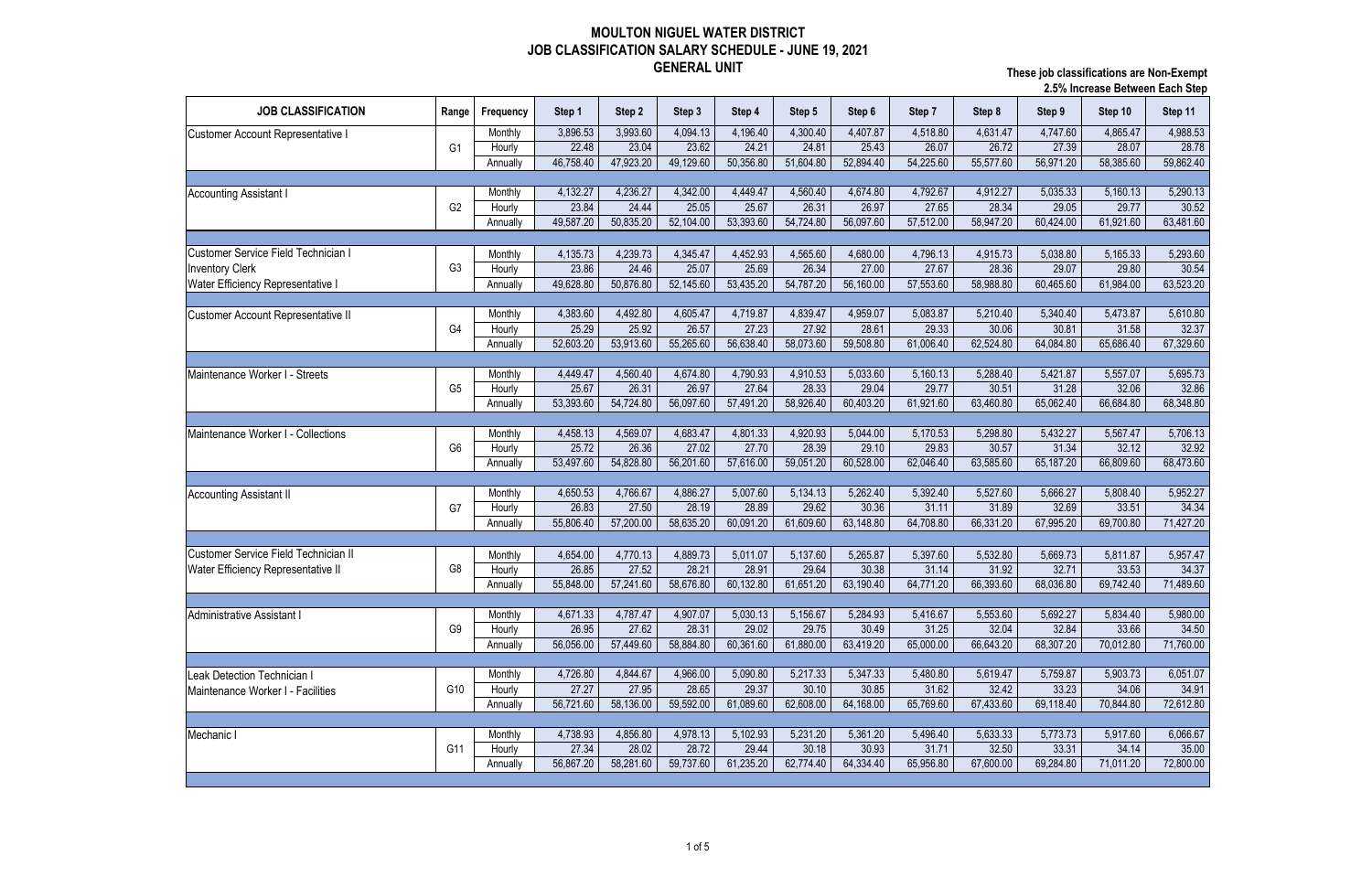|                                              |       |           |           |           |           |           |           |           |           |           |           | <b>2.3% increase between Each Step</b> |           |  |  |  |
|----------------------------------------------|-------|-----------|-----------|-----------|-----------|-----------|-----------|-----------|-----------|-----------|-----------|----------------------------------------|-----------|--|--|--|
| <b>JOB CLASSIFICATION</b>                    | Range | Frequency | Step 1    | Step 2    | Step 3    | Step 4    | Step 5    | Step 6    | Step 7    | Step 8    | Step 9    | Step 10                                | Step 11   |  |  |  |
| <b>Cross Connection Inspector I</b>          |       | Monthly   | 4,815.20  | 4,934.80  | 5,059.60  | 5,186.13  | 5,314.40  | 5,447.87  | 5,584.80  | 5,723.47  | 5,867.33  | 6,012.93                               | 6,163.73  |  |  |  |
| Inspector I                                  | G12   | Hourly    | 27.78     | 28.47     | 29.19     | 29.92     | 30.66     | 31.43     | 32.22     | 33.02     | 33.85     | 34.69                                  | 35.56     |  |  |  |
| Recycled Water Inspector I                   |       | Annually  | 57,782.40 | 59,217.60 | 60,715.20 | 62,233.60 | 63,772.80 | 65,374.40 | 67,017.60 | 68,681.60 | 70,408.00 | 72,155.20                              | 73,964.80 |  |  |  |
|                                              |       |           |           |           |           |           |           |           |           |           |           |                                        |           |  |  |  |
| Water Systems Operator I                     |       | Monthly   | 4,882.80  | 5,004.13  | 5,130.67  | 5,258.93  | 5,388.93  | 5,524.13  | 5,662.80  | 5,804.93  | 5,948.80  | 6,097.87                               | 6,250.40  |  |  |  |
|                                              | G13   | Hourly    | 28.17     | 28.87     | 29.60     | 30.34     | 31.09     | 31.87     | 32.67     | 33.49     | 34.32     | 35.18                                  | 36.06     |  |  |  |
|                                              |       | Annually  | 58,593.60 | 60,049.60 | 61,568.00 | 63,107.20 | 64,667.20 | 66,289.60 | 67,953.60 | 69,659.20 | 71,385.60 | 73,174.40                              | 75,004.80 |  |  |  |
|                                              |       |           |           |           |           |           |           |           |           |           |           |                                        |           |  |  |  |
| <b>Customer Account Representative III</b>   |       | Monthly   | 4,933.07  | 5,056.13  | 5,182.67  | 5,312.67  | 5,444.40  | 5,581.33  | 5,720.00  | 5,863.87  | 6,011.20  | 6,160.27                               | 6,314.53  |  |  |  |
|                                              | G14   | Hourly    | 28.46     | 29.17     | 29.90     | 30.65     | 31.41     | 32.20     | 33.00     | 33.83     | 34.68     | 35.54                                  | 36.43     |  |  |  |
|                                              |       | Annually  | 59,196.80 | 60,673.60 | 62,192.00 | 63,752.00 | 65,332.80 | 66,976.00 | 68,640.00 | 70,366.40 | 72,134.40 | 73,923.20                              | 75,774.40 |  |  |  |
|                                              |       |           |           |           |           |           |           |           |           |           |           |                                        |           |  |  |  |
| Maintenance Worker II - Streets              |       | Monthly   | 5,012.80  | 5,137.60  | 5,265.87  | 5,397.60  | 5,532.80  | 5,671.47  | 5,813.60  | 5,959.20  | 6,108.27  | 6,260.80                               | 6,416.80  |  |  |  |
|                                              | G15   | Hourly    | 28.92     | 29.64     | 30.38     | 31.14     | 31.92     | 32.72     | 33.54     | 34.38     | 35.24     | 36.12                                  | 37.02     |  |  |  |
|                                              |       | Annually  | 60,153.60 | 61,651.20 | 63,190.40 | 64,771.20 | 66,393.60 | 68,057.60 | 69,763.20 | 71,510.40 | 73,299.20 | 75,129.60                              | 77,001.60 |  |  |  |
|                                              |       |           |           |           |           |           |           |           |           |           |           |                                        |           |  |  |  |
| Maintenance Worker II - Collections          |       | Monthly   | 5,021.47  | 5,146.27  | 5,276.27  | 5,408.00  | 5,543.20  | 5,681.87  | 5,824.00  | 5,969.60  | 6,118.67  | 6,271.20                               | 6,427.20  |  |  |  |
|                                              | G16   | Hourly    | 28.97     | 29.69     | 30.44     | 31.20     | 31.98     | 32.78     | 33.60     | 34.44     | 35.30     | 36.18                                  | 37.08     |  |  |  |
|                                              |       | Annually  | 60,257.60 | 61,755.20 | 63,315.20 | 64,896.00 | 66,518.40 | 68,182.40 | 69,888.00 | 71,635.20 | 73,424.00 | 75,254.40                              | 77,126.40 |  |  |  |
|                                              |       |           |           |           |           |           |           |           |           |           |           |                                        |           |  |  |  |
|                                              |       | Monthly   | 5,231.20  | 5,361.20  | 5,496.40  | 5,633.33  | 5,773.73  | 5,919.33  | 6,066.67  | 6,217.47  | 6,373.47  | 6,532.93                               | 6,695.87  |  |  |  |
| <b>Accounting Assistant III</b>              | G17   | Hourly    | 30.18     | 30.93     | 31.71     | 32.50     | 33.31     | 34.15     | 35.00     | 35.87     | 36.77     | 37.69                                  | 38.63     |  |  |  |
|                                              |       | Annually  | 62,774.40 | 64,334.40 | 65,956.80 | 67,600.00 | 69,284.80 | 71,032.00 | 72,800.00 | 74,609.60 | 76,481.60 | 78,395.20                              | 80,350.40 |  |  |  |
|                                              |       |           |           |           |           |           |           |           |           |           |           |                                        |           |  |  |  |
| <b>Customer Service Field Technician III</b> |       |           |           |           |           |           |           |           |           |           |           |                                        |           |  |  |  |
|                                              |       | Monthly   | 5,232.93  | 5,362.93  | 5,498.13  | 5,635.07  | 5,775.47  | 5,921.07  | 6,068.40  | 6,220.93  | 6,375.20  | 6,534.67                               | 6,699.33  |  |  |  |
| <b>Water Efficiency Representative III</b>   | G18   | Hourly    | 30.19     | 30.94     | 31.72     | 32.51     | 33.32     | 34.16     | 35.01     | 35.89     | 36.78     | 37.70                                  | 38.65     |  |  |  |
|                                              |       | Annually  | 62,795.20 | 64,355.20 | 65,977.60 | 67,620.80 | 69,305.60 | 71,052.80 | 72,820.80 | 74,651.20 | 76,502.40 | 78,416.00                              | 80,392.00 |  |  |  |
|                                              |       |           |           |           |           |           |           |           |           |           |           |                                        |           |  |  |  |
| Administrative Assistant II                  |       | Monthly   | 5,271.07  | 5,402.80  | 5,538.00  | 5,676.67  | 5,818.80  | 5,964.40  | 6,113.47  | 6,266.00  | 6,422.00  | 6,583.20                               | 6,747.87  |  |  |  |
|                                              | G19   | Hourly    | 30.41     | 31.17     | 31.95     | 32.75     | 33.57     | 34.41     | 35.27     | 36.15     | 37.05     | 37.98                                  | 38.93     |  |  |  |
|                                              |       | Annually  | 63,252.80 | 64,833.60 | 66,456.00 | 68,120.00 | 69,825.60 | 71,572.80 | 73,361.60 | 75,192.00 | 77,064.00 | 78,998.40                              | 80,974.40 |  |  |  |
|                                              |       |           |           |           |           |           |           |           |           |           |           |                                        |           |  |  |  |
| <b>GIS Technician</b>                        |       | Monthly   | 5,305.73  | 5,439.20  | 5,574.40  | 5,713.07  | 5,856.93  | 6,002.53  | 6,153.33  | 6,307.60  | 6,465.33  | 6,626.53                               | 6,791.20  |  |  |  |
| Permit Technician                            | G20   | Hourly    | 30.61     | 31.38     | 32.16     | 32.96     | 33.79     | 34.63     | 35.50     | 36.39     | 37.30     | 38.23                                  | 39.18     |  |  |  |
| Records & Mapping Technician                 |       | Annually  | 63,668.80 | 65,270.40 | 66,892.80 | 68,556.80 | 70,283.20 | 72,030.40 | 73,840.00 | 75,691.20 | 77,584.00 | 79,518.40                              | 81,494.40 |  |  |  |
|                                              |       |           |           |           |           |           |           |           |           |           |           |                                        |           |  |  |  |
| Leak Detection Technician II                 |       | Monthly   | 5,314.40  | 5,447.87  | 5,583.07  | 5,723.47  | 5,865.60  | 6,012.93  | 6,163.73  | 6,318.00  | 6,475.73  | 6,636.93                               | 6,803.33  |  |  |  |
| Maintenance Worker II - Facilities           | G21   | Hourly    | 30.66     | 31.43     | 32.21     | 33.02     | 33.84     | 34.69     | 35.56     | 36.45     | 37.36     | 38.29                                  | 39.25     |  |  |  |
|                                              |       | Annually  | 63,772.80 | 65,374.40 | 66,996.80 | 68,681.60 | 70,387.20 | 72,155.20 | 73,964.80 | 75,816.00 | 77,708.80 | 79,643.20                              | 81,640.00 |  |  |  |
|                                              |       |           |           |           |           |           |           |           |           |           |           |                                        |           |  |  |  |
| Mechanic II                                  |       | Monthly   | 5,330.00  | 5,463.47  | 5,600.40  | 5,739.07  | 5,882.93  | 6,030.27  | 6,181.07  | 6,335.33  | 6,494.80  | 6,656.00                               | 6,822.40  |  |  |  |
|                                              | G22   | Hourly    | 30.75     | 31.52     | 32.31     | 33.11     | 33.94     | 34.79     | 35.66     | 36.55     | 37.47     | 38.40                                  | 39.36     |  |  |  |
|                                              |       | Annually  | 63,960.00 | 65,561.60 | 67,204.80 | 68,868.80 | 70,595.20 | 72,363.20 | 74,172.80 | 76,024.00 | 77,937.60 | 79,872.00                              | 81,868.80 |  |  |  |
|                                              |       |           |           |           |           |           |           |           |           |           |           |                                        |           |  |  |  |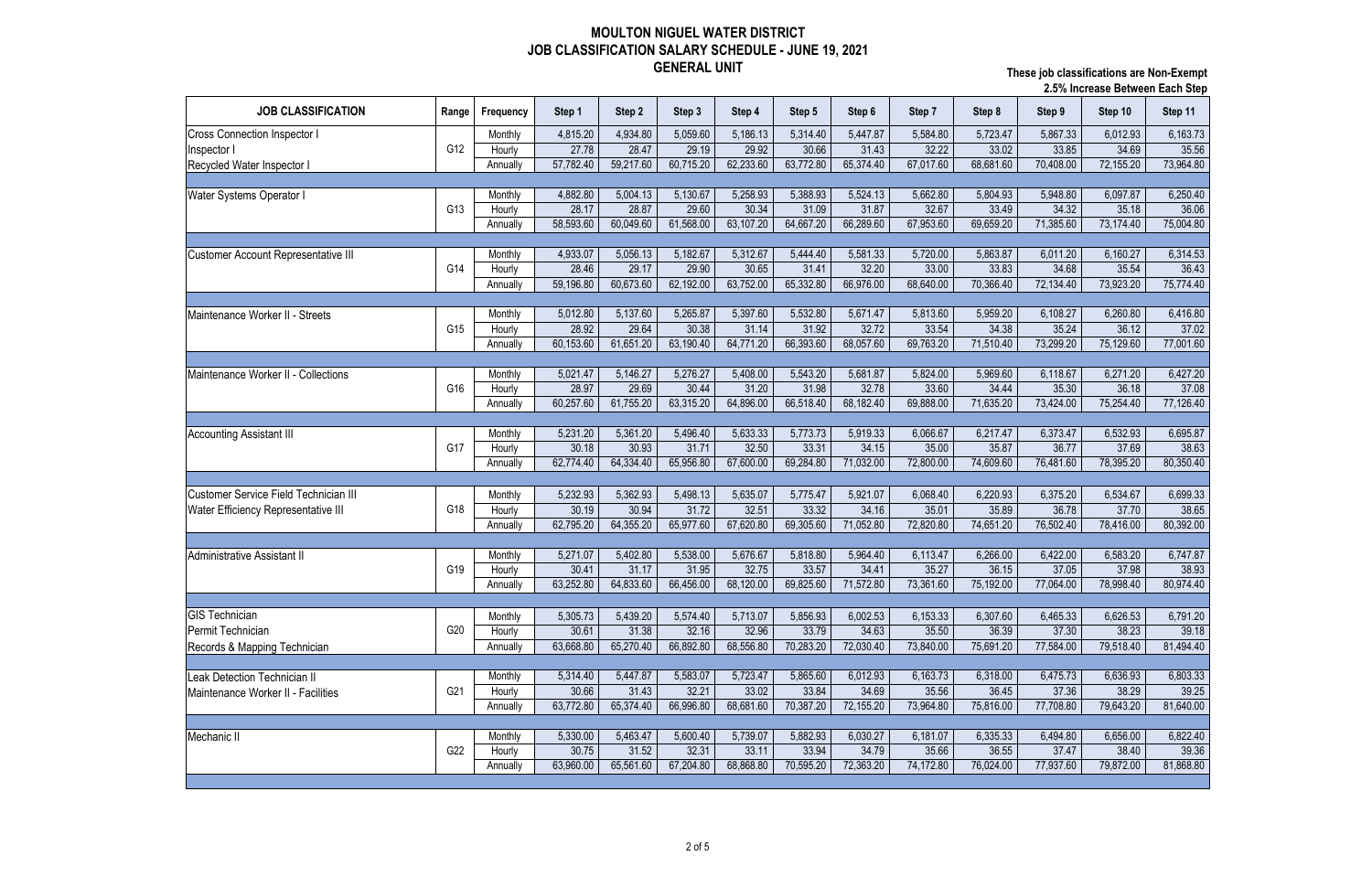| <b>JOB CLASSIFICATION</b><br>Frequency<br>Step 2<br>Step 3<br>Step 4<br>Range<br>Step 1<br>Step 5<br>Step 6<br>Step 7<br>Step 8<br>Step 9<br>Step 10<br>Step 11<br>5,772.00<br>5,915.87<br>6,063.20<br>6,860.53<br>5,359.47<br>5,492.93<br>5,631.60<br>6,215.73<br>6,370.00<br>6,529.47<br>6,692.40<br>Monthly<br>Wastewater Treatment Plant Operator in Training<br>G22.1<br>32.49<br>33.30<br>34.13<br>36.75<br>37.67<br>30.92<br>31.69<br>34.98<br>35.86<br>38.61<br>39.58<br>Hourly<br>67,579.20<br>69,264.00<br>72,758.40<br>76,440.00<br>78,353.60<br>64,313.60<br>65,915.20<br>70,990.40<br>74,588.80<br>80,308.80<br>82,326.40<br>Annually<br>5,690.53<br>5,832.67<br>5,978.27<br>6,281.60<br>6,933.33<br>5,416.67<br>5,551.87<br>6,129.07<br>6,439.33<br>6,600.53<br>6,765.20<br>Monthly<br>Inspector II<br>33.65<br>G <sub>23</sub><br>31.25<br>32.03<br>32.83<br>34.49<br>35.36<br>36.24<br>37.15<br>38.08<br>39.03<br>Hourly<br>40.00<br>65,000.00<br>66,622.40<br>68,286.40<br>69,992.00<br>71,739.20<br>73,548.80<br>75,379.20<br>77,272.00<br>79,206.40<br>81,182.40<br>83,200.00<br>Annually<br>5,596.93<br>5,735.60<br>5,879.47<br>6,026.80<br>6,331.87<br>6,489.60<br>6,988.80<br>5,460.00<br>6,177.60<br>6,652.53<br>6,818.93<br>Monthly<br><b>Cross Connection Inspector II</b><br>31.50<br>32.29<br>33.09<br>33.92<br>34.77<br>35.64<br>36.53<br>37.44<br>38.38<br>39.34<br>40.32<br>G24<br>Hourly<br>67,163.20<br>68,827.20<br>70,553.60<br>72,321.60<br>65,520.00<br>74,131.20<br>75,982.40<br>77,875.20<br>79,830.40<br>81,827.20<br>83,865.60<br>Annually<br>5,492.93<br>5,629.87<br>5,770.27<br>5,915.87<br>6,063.20<br>6,214.00<br>6,370.00<br>6,529.47<br>6,692.40<br>6,860.53<br>7,032.13<br>Monthly<br>Water Systems Operator II<br>31.69<br>32.48<br>33.29<br>34.13<br>34.98<br>35.85<br>36.75<br>37.67<br>39.58<br>40.57<br>38.61<br>G25<br>Hourly<br>69,243.20<br>70,990.40<br>65,915.20<br>67,558.40<br>72,758.40<br>74,568.00<br>78,353.60<br>80,308.80<br>82,326.40<br>84,385.60<br>76,440.00<br>Annually<br>5,550.13<br>5,688.80<br>5,830.93<br>5,976.53<br>6,125.60<br>6,279.87<br>6,435.87<br>6,597.07<br>6,761.73<br>6,931.60<br>7,104.93<br>Monthly<br>Senior Customer Account Representative<br>32.02<br>33.64<br>34.48<br>35.34<br>36.23<br>38.06<br>32.82<br>37.13<br>39.01<br>39.99<br>40.99<br>G26<br>Hourly<br>66,601.60<br>69,971.20<br>71,718.40<br>73,507.20<br>75,358.40<br>68,265.60<br>77,230.40<br>79,164.80<br>81,140.80<br>83,179.20<br>85,259.20<br>Annually<br>7,153.47<br>5,588.27<br>5,728.67<br>6,018.13<br>6,168.93<br>6,323.20<br>6,642.13<br>6,808.53<br>Monthly<br>5,870.80<br>6,480.93<br>6,978.40<br>Electrical/Instrumentation Technician I<br>32.24<br>33.87<br>34.72<br>35.59<br>36.48<br>37.39<br>38.32<br>41.27<br>G26.1<br>33.05<br>39.28<br>40.26<br>Hourly<br>70,449.60<br>72,217.60<br>74,027.20<br>67,059.20<br>68,744.00<br>75,878.40<br>77,771.20<br>79,705.60<br>81,702.40<br>83,740.80<br>85,841.60<br>Annually<br>6,063.20<br>7,207.20<br>5,629.87<br>5,770.27<br>5,914.13<br>6,214.00<br>6,370.00<br>6,529.47<br>6,692.40<br>6,858.80<br>7,030.40<br>Maintenance Worker III - Streets<br>Monthly<br>34.12<br>38.61<br>G27<br>33.29<br>34.98<br>35.85<br>36.75<br>37.67<br>39.57<br>40.56<br>41.58<br>32.48<br>Hourly<br>72,758.40<br>74,568.00<br>67,558.40<br>69,243.20<br>70,969.60<br>76,440.00<br>78,353.60<br>80,308.80<br>82,305.60<br>84,364.80<br>86,486.40<br>Annually<br>5,784.13<br>5,929.73<br>6,077.07<br>6,229.60<br>6,385.60<br>6,545.07<br>6,708.00<br>6,876.13<br>7,224.53<br>5,643.73<br>7,047.73<br>Monthly<br><b>Maintenance Worker III - Collections</b><br>34.21<br>38.70<br>32.56<br>33.37<br>35.06<br>35.94<br>36.84<br>37.76<br>39.67<br>40.66<br>41.68<br>G28<br>Hourly<br>72,924.80<br>76,627.20<br>80,496.00<br>86,694.40<br>67,724.80<br>69,409.60<br>71,156.80<br>74,755.20<br>78,540.80<br>82,513.60<br>84,572.80<br>Annually<br>6,266.00<br>5,818.80<br>5,964.40<br>6,113.47<br>6,422.00<br>6,583.20<br>6,747.87<br>6,916.00<br>7,089.33<br>7,266.13<br>7,448.13<br>Monthly<br><b>Buyer</b><br>35.27<br>36.15<br>37.05<br>39.90<br>G29<br>33.57<br>34.41<br>37.98<br>38.93<br>40.90<br>41.92<br>42.97<br>Hourly<br>69,825.60<br>71,572.80<br>75,192.00<br>77,064.00<br>78,998.40<br>82,992.00<br>85,072.00<br>89,377.60<br>73,361.60<br>80,974.40<br>87,193.60<br>Annually<br>5,882.93<br>6,030.27<br>6,181.07<br>6,335.33<br>6,493.07<br>6,656.00<br>6,822.40<br>6,992.27<br>7,167.33<br>7,347.60<br>7,531.33<br>Monthly<br>37.46<br>34.79<br>35.66<br>36.55<br>38.40<br>40.34<br>41.35<br>42.39<br>G30<br>33.94<br>39.36<br>43.45<br>Hourly<br>79,872.00<br>83,907.20<br>90,376.00<br>70,595.20<br>72,363.20<br>74,172.80<br>76,024.00<br>77,916.80<br>81,868.80<br>86,008.00<br>88,171.20<br>Annually<br>6,033.73<br>6,184.53<br>6,338.80<br>6,498.27<br>6,659.47<br>6,825.87<br>6,997.47<br>5,886.40<br>7,172.53<br>7,351.07<br>7,534.80<br>Monthly<br>G31<br>36.57<br>37.49<br>33.96<br>34.81<br>35.68<br>38.42<br>39.38<br>40.37<br>41.38<br>43.47<br>Hourly<br>42.41<br>76,065.60<br>83,969.60<br>70,636.80<br>72,404.80<br>74,214.40<br>77,979.20<br>79,913.60<br>86,070.40<br>88,212.80<br>90,417.60<br>Annually<br>81,910.40<br><b>Facilities Coordinator</b><br>5,980.00<br>6,129.07<br>6,283.33<br>6,439.33<br>6,600.53<br>6,765.20<br>6,935.07<br>7,108.40<br>Monthly<br>7,285.20<br>7,468.93<br>7,654.40<br>G32<br>36.25<br>37.15<br>38.08<br>Leak Detection Technician III<br>34.50<br>35.36<br>39.03<br>40.01<br>41.01<br>42.03<br>43.09<br>44.16<br>Hourly<br>75,400.00<br>77,272.00<br>79,206.40<br>81,182.40<br>91,852.80<br>71,760.00<br>73,548.80<br>83,220.80<br>85,300.80<br>87,422.40<br>89,627.20<br>Annually |                                          |  |  |  |  |  | 2.5% increase Between Each Step |  |
|-----------------------------------------------------------------------------------------------------------------------------------------------------------------------------------------------------------------------------------------------------------------------------------------------------------------------------------------------------------------------------------------------------------------------------------------------------------------------------------------------------------------------------------------------------------------------------------------------------------------------------------------------------------------------------------------------------------------------------------------------------------------------------------------------------------------------------------------------------------------------------------------------------------------------------------------------------------------------------------------------------------------------------------------------------------------------------------------------------------------------------------------------------------------------------------------------------------------------------------------------------------------------------------------------------------------------------------------------------------------------------------------------------------------------------------------------------------------------------------------------------------------------------------------------------------------------------------------------------------------------------------------------------------------------------------------------------------------------------------------------------------------------------------------------------------------------------------------------------------------------------------------------------------------------------------------------------------------------------------------------------------------------------------------------------------------------------------------------------------------------------------------------------------------------------------------------------------------------------------------------------------------------------------------------------------------------------------------------------------------------------------------------------------------------------------------------------------------------------------------------------------------------------------------------------------------------------------------------------------------------------------------------------------------------------------------------------------------------------------------------------------------------------------------------------------------------------------------------------------------------------------------------------------------------------------------------------------------------------------------------------------------------------------------------------------------------------------------------------------------------------------------------------------------------------------------------------------------------------------------------------------------------------------------------------------------------------------------------------------------------------------------------------------------------------------------------------------------------------------------------------------------------------------------------------------------------------------------------------------------------------------------------------------------------------------------------------------------------------------------------------------------------------------------------------------------------------------------------------------------------------------------------------------------------------------------------------------------------------------------------------------------------------------------------------------------------------------------------------------------------------------------------------------------------------------------------------------------------------------------------------------------------------------------------------------------------------------------------------------------------------------------------------------------------------------------------------------------------------------------------------------------------------------------------------------------------------------------------------------------------------------------------------------------------------------------------------------------------------------------------------------------------------------------------------------------------------------------------------------------------------------------------------------------------------------------------------------------------------------------------------------------------------------------------------------------------------------------------------------------------------------------------------------------------------------------------------------------------------------------------------------------------------------------------------------------------------------------------------------------------------------------------------------------------------------------------------------------------------------------------------------------------------------------------------------------------------------------------------------------------------------------------------------------------------------------------------------------------------------------------------------|------------------------------------------|--|--|--|--|--|---------------------------------|--|
|                                                                                                                                                                                                                                                                                                                                                                                                                                                                                                                                                                                                                                                                                                                                                                                                                                                                                                                                                                                                                                                                                                                                                                                                                                                                                                                                                                                                                                                                                                                                                                                                                                                                                                                                                                                                                                                                                                                                                                                                                                                                                                                                                                                                                                                                                                                                                                                                                                                                                                                                                                                                                                                                                                                                                                                                                                                                                                                                                                                                                                                                                                                                                                                                                                                                                                                                                                                                                                                                                                                                                                                                                                                                                                                                                                                                                                                                                                                                                                                                                                                                                                                                                                                                                                                                                                                                                                                                                                                                                                                                                                                                                                                                                                                                                                                                                                                                                                                                                                                                                                                                                                                                                                                                                                                                                                                                                                                                                                                                                                                                                                                                                                                                                                                                                           |                                          |  |  |  |  |  |                                 |  |
|                                                                                                                                                                                                                                                                                                                                                                                                                                                                                                                                                                                                                                                                                                                                                                                                                                                                                                                                                                                                                                                                                                                                                                                                                                                                                                                                                                                                                                                                                                                                                                                                                                                                                                                                                                                                                                                                                                                                                                                                                                                                                                                                                                                                                                                                                                                                                                                                                                                                                                                                                                                                                                                                                                                                                                                                                                                                                                                                                                                                                                                                                                                                                                                                                                                                                                                                                                                                                                                                                                                                                                                                                                                                                                                                                                                                                                                                                                                                                                                                                                                                                                                                                                                                                                                                                                                                                                                                                                                                                                                                                                                                                                                                                                                                                                                                                                                                                                                                                                                                                                                                                                                                                                                                                                                                                                                                                                                                                                                                                                                                                                                                                                                                                                                                                           |                                          |  |  |  |  |  |                                 |  |
|                                                                                                                                                                                                                                                                                                                                                                                                                                                                                                                                                                                                                                                                                                                                                                                                                                                                                                                                                                                                                                                                                                                                                                                                                                                                                                                                                                                                                                                                                                                                                                                                                                                                                                                                                                                                                                                                                                                                                                                                                                                                                                                                                                                                                                                                                                                                                                                                                                                                                                                                                                                                                                                                                                                                                                                                                                                                                                                                                                                                                                                                                                                                                                                                                                                                                                                                                                                                                                                                                                                                                                                                                                                                                                                                                                                                                                                                                                                                                                                                                                                                                                                                                                                                                                                                                                                                                                                                                                                                                                                                                                                                                                                                                                                                                                                                                                                                                                                                                                                                                                                                                                                                                                                                                                                                                                                                                                                                                                                                                                                                                                                                                                                                                                                                                           |                                          |  |  |  |  |  |                                 |  |
|                                                                                                                                                                                                                                                                                                                                                                                                                                                                                                                                                                                                                                                                                                                                                                                                                                                                                                                                                                                                                                                                                                                                                                                                                                                                                                                                                                                                                                                                                                                                                                                                                                                                                                                                                                                                                                                                                                                                                                                                                                                                                                                                                                                                                                                                                                                                                                                                                                                                                                                                                                                                                                                                                                                                                                                                                                                                                                                                                                                                                                                                                                                                                                                                                                                                                                                                                                                                                                                                                                                                                                                                                                                                                                                                                                                                                                                                                                                                                                                                                                                                                                                                                                                                                                                                                                                                                                                                                                                                                                                                                                                                                                                                                                                                                                                                                                                                                                                                                                                                                                                                                                                                                                                                                                                                                                                                                                                                                                                                                                                                                                                                                                                                                                                                                           |                                          |  |  |  |  |  |                                 |  |
|                                                                                                                                                                                                                                                                                                                                                                                                                                                                                                                                                                                                                                                                                                                                                                                                                                                                                                                                                                                                                                                                                                                                                                                                                                                                                                                                                                                                                                                                                                                                                                                                                                                                                                                                                                                                                                                                                                                                                                                                                                                                                                                                                                                                                                                                                                                                                                                                                                                                                                                                                                                                                                                                                                                                                                                                                                                                                                                                                                                                                                                                                                                                                                                                                                                                                                                                                                                                                                                                                                                                                                                                                                                                                                                                                                                                                                                                                                                                                                                                                                                                                                                                                                                                                                                                                                                                                                                                                                                                                                                                                                                                                                                                                                                                                                                                                                                                                                                                                                                                                                                                                                                                                                                                                                                                                                                                                                                                                                                                                                                                                                                                                                                                                                                                                           |                                          |  |  |  |  |  |                                 |  |
|                                                                                                                                                                                                                                                                                                                                                                                                                                                                                                                                                                                                                                                                                                                                                                                                                                                                                                                                                                                                                                                                                                                                                                                                                                                                                                                                                                                                                                                                                                                                                                                                                                                                                                                                                                                                                                                                                                                                                                                                                                                                                                                                                                                                                                                                                                                                                                                                                                                                                                                                                                                                                                                                                                                                                                                                                                                                                                                                                                                                                                                                                                                                                                                                                                                                                                                                                                                                                                                                                                                                                                                                                                                                                                                                                                                                                                                                                                                                                                                                                                                                                                                                                                                                                                                                                                                                                                                                                                                                                                                                                                                                                                                                                                                                                                                                                                                                                                                                                                                                                                                                                                                                                                                                                                                                                                                                                                                                                                                                                                                                                                                                                                                                                                                                                           |                                          |  |  |  |  |  |                                 |  |
|                                                                                                                                                                                                                                                                                                                                                                                                                                                                                                                                                                                                                                                                                                                                                                                                                                                                                                                                                                                                                                                                                                                                                                                                                                                                                                                                                                                                                                                                                                                                                                                                                                                                                                                                                                                                                                                                                                                                                                                                                                                                                                                                                                                                                                                                                                                                                                                                                                                                                                                                                                                                                                                                                                                                                                                                                                                                                                                                                                                                                                                                                                                                                                                                                                                                                                                                                                                                                                                                                                                                                                                                                                                                                                                                                                                                                                                                                                                                                                                                                                                                                                                                                                                                                                                                                                                                                                                                                                                                                                                                                                                                                                                                                                                                                                                                                                                                                                                                                                                                                                                                                                                                                                                                                                                                                                                                                                                                                                                                                                                                                                                                                                                                                                                                                           |                                          |  |  |  |  |  |                                 |  |
|                                                                                                                                                                                                                                                                                                                                                                                                                                                                                                                                                                                                                                                                                                                                                                                                                                                                                                                                                                                                                                                                                                                                                                                                                                                                                                                                                                                                                                                                                                                                                                                                                                                                                                                                                                                                                                                                                                                                                                                                                                                                                                                                                                                                                                                                                                                                                                                                                                                                                                                                                                                                                                                                                                                                                                                                                                                                                                                                                                                                                                                                                                                                                                                                                                                                                                                                                                                                                                                                                                                                                                                                                                                                                                                                                                                                                                                                                                                                                                                                                                                                                                                                                                                                                                                                                                                                                                                                                                                                                                                                                                                                                                                                                                                                                                                                                                                                                                                                                                                                                                                                                                                                                                                                                                                                                                                                                                                                                                                                                                                                                                                                                                                                                                                                                           |                                          |  |  |  |  |  |                                 |  |
|                                                                                                                                                                                                                                                                                                                                                                                                                                                                                                                                                                                                                                                                                                                                                                                                                                                                                                                                                                                                                                                                                                                                                                                                                                                                                                                                                                                                                                                                                                                                                                                                                                                                                                                                                                                                                                                                                                                                                                                                                                                                                                                                                                                                                                                                                                                                                                                                                                                                                                                                                                                                                                                                                                                                                                                                                                                                                                                                                                                                                                                                                                                                                                                                                                                                                                                                                                                                                                                                                                                                                                                                                                                                                                                                                                                                                                                                                                                                                                                                                                                                                                                                                                                                                                                                                                                                                                                                                                                                                                                                                                                                                                                                                                                                                                                                                                                                                                                                                                                                                                                                                                                                                                                                                                                                                                                                                                                                                                                                                                                                                                                                                                                                                                                                                           |                                          |  |  |  |  |  |                                 |  |
|                                                                                                                                                                                                                                                                                                                                                                                                                                                                                                                                                                                                                                                                                                                                                                                                                                                                                                                                                                                                                                                                                                                                                                                                                                                                                                                                                                                                                                                                                                                                                                                                                                                                                                                                                                                                                                                                                                                                                                                                                                                                                                                                                                                                                                                                                                                                                                                                                                                                                                                                                                                                                                                                                                                                                                                                                                                                                                                                                                                                                                                                                                                                                                                                                                                                                                                                                                                                                                                                                                                                                                                                                                                                                                                                                                                                                                                                                                                                                                                                                                                                                                                                                                                                                                                                                                                                                                                                                                                                                                                                                                                                                                                                                                                                                                                                                                                                                                                                                                                                                                                                                                                                                                                                                                                                                                                                                                                                                                                                                                                                                                                                                                                                                                                                                           |                                          |  |  |  |  |  |                                 |  |
|                                                                                                                                                                                                                                                                                                                                                                                                                                                                                                                                                                                                                                                                                                                                                                                                                                                                                                                                                                                                                                                                                                                                                                                                                                                                                                                                                                                                                                                                                                                                                                                                                                                                                                                                                                                                                                                                                                                                                                                                                                                                                                                                                                                                                                                                                                                                                                                                                                                                                                                                                                                                                                                                                                                                                                                                                                                                                                                                                                                                                                                                                                                                                                                                                                                                                                                                                                                                                                                                                                                                                                                                                                                                                                                                                                                                                                                                                                                                                                                                                                                                                                                                                                                                                                                                                                                                                                                                                                                                                                                                                                                                                                                                                                                                                                                                                                                                                                                                                                                                                                                                                                                                                                                                                                                                                                                                                                                                                                                                                                                                                                                                                                                                                                                                                           | Recycled Water Inspector II              |  |  |  |  |  |                                 |  |
|                                                                                                                                                                                                                                                                                                                                                                                                                                                                                                                                                                                                                                                                                                                                                                                                                                                                                                                                                                                                                                                                                                                                                                                                                                                                                                                                                                                                                                                                                                                                                                                                                                                                                                                                                                                                                                                                                                                                                                                                                                                                                                                                                                                                                                                                                                                                                                                                                                                                                                                                                                                                                                                                                                                                                                                                                                                                                                                                                                                                                                                                                                                                                                                                                                                                                                                                                                                                                                                                                                                                                                                                                                                                                                                                                                                                                                                                                                                                                                                                                                                                                                                                                                                                                                                                                                                                                                                                                                                                                                                                                                                                                                                                                                                                                                                                                                                                                                                                                                                                                                                                                                                                                                                                                                                                                                                                                                                                                                                                                                                                                                                                                                                                                                                                                           |                                          |  |  |  |  |  |                                 |  |
|                                                                                                                                                                                                                                                                                                                                                                                                                                                                                                                                                                                                                                                                                                                                                                                                                                                                                                                                                                                                                                                                                                                                                                                                                                                                                                                                                                                                                                                                                                                                                                                                                                                                                                                                                                                                                                                                                                                                                                                                                                                                                                                                                                                                                                                                                                                                                                                                                                                                                                                                                                                                                                                                                                                                                                                                                                                                                                                                                                                                                                                                                                                                                                                                                                                                                                                                                                                                                                                                                                                                                                                                                                                                                                                                                                                                                                                                                                                                                                                                                                                                                                                                                                                                                                                                                                                                                                                                                                                                                                                                                                                                                                                                                                                                                                                                                                                                                                                                                                                                                                                                                                                                                                                                                                                                                                                                                                                                                                                                                                                                                                                                                                                                                                                                                           |                                          |  |  |  |  |  |                                 |  |
|                                                                                                                                                                                                                                                                                                                                                                                                                                                                                                                                                                                                                                                                                                                                                                                                                                                                                                                                                                                                                                                                                                                                                                                                                                                                                                                                                                                                                                                                                                                                                                                                                                                                                                                                                                                                                                                                                                                                                                                                                                                                                                                                                                                                                                                                                                                                                                                                                                                                                                                                                                                                                                                                                                                                                                                                                                                                                                                                                                                                                                                                                                                                                                                                                                                                                                                                                                                                                                                                                                                                                                                                                                                                                                                                                                                                                                                                                                                                                                                                                                                                                                                                                                                                                                                                                                                                                                                                                                                                                                                                                                                                                                                                                                                                                                                                                                                                                                                                                                                                                                                                                                                                                                                                                                                                                                                                                                                                                                                                                                                                                                                                                                                                                                                                                           |                                          |  |  |  |  |  |                                 |  |
|                                                                                                                                                                                                                                                                                                                                                                                                                                                                                                                                                                                                                                                                                                                                                                                                                                                                                                                                                                                                                                                                                                                                                                                                                                                                                                                                                                                                                                                                                                                                                                                                                                                                                                                                                                                                                                                                                                                                                                                                                                                                                                                                                                                                                                                                                                                                                                                                                                                                                                                                                                                                                                                                                                                                                                                                                                                                                                                                                                                                                                                                                                                                                                                                                                                                                                                                                                                                                                                                                                                                                                                                                                                                                                                                                                                                                                                                                                                                                                                                                                                                                                                                                                                                                                                                                                                                                                                                                                                                                                                                                                                                                                                                                                                                                                                                                                                                                                                                                                                                                                                                                                                                                                                                                                                                                                                                                                                                                                                                                                                                                                                                                                                                                                                                                           |                                          |  |  |  |  |  |                                 |  |
|                                                                                                                                                                                                                                                                                                                                                                                                                                                                                                                                                                                                                                                                                                                                                                                                                                                                                                                                                                                                                                                                                                                                                                                                                                                                                                                                                                                                                                                                                                                                                                                                                                                                                                                                                                                                                                                                                                                                                                                                                                                                                                                                                                                                                                                                                                                                                                                                                                                                                                                                                                                                                                                                                                                                                                                                                                                                                                                                                                                                                                                                                                                                                                                                                                                                                                                                                                                                                                                                                                                                                                                                                                                                                                                                                                                                                                                                                                                                                                                                                                                                                                                                                                                                                                                                                                                                                                                                                                                                                                                                                                                                                                                                                                                                                                                                                                                                                                                                                                                                                                                                                                                                                                                                                                                                                                                                                                                                                                                                                                                                                                                                                                                                                                                                                           |                                          |  |  |  |  |  |                                 |  |
|                                                                                                                                                                                                                                                                                                                                                                                                                                                                                                                                                                                                                                                                                                                                                                                                                                                                                                                                                                                                                                                                                                                                                                                                                                                                                                                                                                                                                                                                                                                                                                                                                                                                                                                                                                                                                                                                                                                                                                                                                                                                                                                                                                                                                                                                                                                                                                                                                                                                                                                                                                                                                                                                                                                                                                                                                                                                                                                                                                                                                                                                                                                                                                                                                                                                                                                                                                                                                                                                                                                                                                                                                                                                                                                                                                                                                                                                                                                                                                                                                                                                                                                                                                                                                                                                                                                                                                                                                                                                                                                                                                                                                                                                                                                                                                                                                                                                                                                                                                                                                                                                                                                                                                                                                                                                                                                                                                                                                                                                                                                                                                                                                                                                                                                                                           |                                          |  |  |  |  |  |                                 |  |
|                                                                                                                                                                                                                                                                                                                                                                                                                                                                                                                                                                                                                                                                                                                                                                                                                                                                                                                                                                                                                                                                                                                                                                                                                                                                                                                                                                                                                                                                                                                                                                                                                                                                                                                                                                                                                                                                                                                                                                                                                                                                                                                                                                                                                                                                                                                                                                                                                                                                                                                                                                                                                                                                                                                                                                                                                                                                                                                                                                                                                                                                                                                                                                                                                                                                                                                                                                                                                                                                                                                                                                                                                                                                                                                                                                                                                                                                                                                                                                                                                                                                                                                                                                                                                                                                                                                                                                                                                                                                                                                                                                                                                                                                                                                                                                                                                                                                                                                                                                                                                                                                                                                                                                                                                                                                                                                                                                                                                                                                                                                                                                                                                                                                                                                                                           |                                          |  |  |  |  |  |                                 |  |
|                                                                                                                                                                                                                                                                                                                                                                                                                                                                                                                                                                                                                                                                                                                                                                                                                                                                                                                                                                                                                                                                                                                                                                                                                                                                                                                                                                                                                                                                                                                                                                                                                                                                                                                                                                                                                                                                                                                                                                                                                                                                                                                                                                                                                                                                                                                                                                                                                                                                                                                                                                                                                                                                                                                                                                                                                                                                                                                                                                                                                                                                                                                                                                                                                                                                                                                                                                                                                                                                                                                                                                                                                                                                                                                                                                                                                                                                                                                                                                                                                                                                                                                                                                                                                                                                                                                                                                                                                                                                                                                                                                                                                                                                                                                                                                                                                                                                                                                                                                                                                                                                                                                                                                                                                                                                                                                                                                                                                                                                                                                                                                                                                                                                                                                                                           |                                          |  |  |  |  |  |                                 |  |
|                                                                                                                                                                                                                                                                                                                                                                                                                                                                                                                                                                                                                                                                                                                                                                                                                                                                                                                                                                                                                                                                                                                                                                                                                                                                                                                                                                                                                                                                                                                                                                                                                                                                                                                                                                                                                                                                                                                                                                                                                                                                                                                                                                                                                                                                                                                                                                                                                                                                                                                                                                                                                                                                                                                                                                                                                                                                                                                                                                                                                                                                                                                                                                                                                                                                                                                                                                                                                                                                                                                                                                                                                                                                                                                                                                                                                                                                                                                                                                                                                                                                                                                                                                                                                                                                                                                                                                                                                                                                                                                                                                                                                                                                                                                                                                                                                                                                                                                                                                                                                                                                                                                                                                                                                                                                                                                                                                                                                                                                                                                                                                                                                                                                                                                                                           |                                          |  |  |  |  |  |                                 |  |
|                                                                                                                                                                                                                                                                                                                                                                                                                                                                                                                                                                                                                                                                                                                                                                                                                                                                                                                                                                                                                                                                                                                                                                                                                                                                                                                                                                                                                                                                                                                                                                                                                                                                                                                                                                                                                                                                                                                                                                                                                                                                                                                                                                                                                                                                                                                                                                                                                                                                                                                                                                                                                                                                                                                                                                                                                                                                                                                                                                                                                                                                                                                                                                                                                                                                                                                                                                                                                                                                                                                                                                                                                                                                                                                                                                                                                                                                                                                                                                                                                                                                                                                                                                                                                                                                                                                                                                                                                                                                                                                                                                                                                                                                                                                                                                                                                                                                                                                                                                                                                                                                                                                                                                                                                                                                                                                                                                                                                                                                                                                                                                                                                                                                                                                                                           |                                          |  |  |  |  |  |                                 |  |
|                                                                                                                                                                                                                                                                                                                                                                                                                                                                                                                                                                                                                                                                                                                                                                                                                                                                                                                                                                                                                                                                                                                                                                                                                                                                                                                                                                                                                                                                                                                                                                                                                                                                                                                                                                                                                                                                                                                                                                                                                                                                                                                                                                                                                                                                                                                                                                                                                                                                                                                                                                                                                                                                                                                                                                                                                                                                                                                                                                                                                                                                                                                                                                                                                                                                                                                                                                                                                                                                                                                                                                                                                                                                                                                                                                                                                                                                                                                                                                                                                                                                                                                                                                                                                                                                                                                                                                                                                                                                                                                                                                                                                                                                                                                                                                                                                                                                                                                                                                                                                                                                                                                                                                                                                                                                                                                                                                                                                                                                                                                                                                                                                                                                                                                                                           |                                          |  |  |  |  |  |                                 |  |
|                                                                                                                                                                                                                                                                                                                                                                                                                                                                                                                                                                                                                                                                                                                                                                                                                                                                                                                                                                                                                                                                                                                                                                                                                                                                                                                                                                                                                                                                                                                                                                                                                                                                                                                                                                                                                                                                                                                                                                                                                                                                                                                                                                                                                                                                                                                                                                                                                                                                                                                                                                                                                                                                                                                                                                                                                                                                                                                                                                                                                                                                                                                                                                                                                                                                                                                                                                                                                                                                                                                                                                                                                                                                                                                                                                                                                                                                                                                                                                                                                                                                                                                                                                                                                                                                                                                                                                                                                                                                                                                                                                                                                                                                                                                                                                                                                                                                                                                                                                                                                                                                                                                                                                                                                                                                                                                                                                                                                                                                                                                                                                                                                                                                                                                                                           |                                          |  |  |  |  |  |                                 |  |
|                                                                                                                                                                                                                                                                                                                                                                                                                                                                                                                                                                                                                                                                                                                                                                                                                                                                                                                                                                                                                                                                                                                                                                                                                                                                                                                                                                                                                                                                                                                                                                                                                                                                                                                                                                                                                                                                                                                                                                                                                                                                                                                                                                                                                                                                                                                                                                                                                                                                                                                                                                                                                                                                                                                                                                                                                                                                                                                                                                                                                                                                                                                                                                                                                                                                                                                                                                                                                                                                                                                                                                                                                                                                                                                                                                                                                                                                                                                                                                                                                                                                                                                                                                                                                                                                                                                                                                                                                                                                                                                                                                                                                                                                                                                                                                                                                                                                                                                                                                                                                                                                                                                                                                                                                                                                                                                                                                                                                                                                                                                                                                                                                                                                                                                                                           |                                          |  |  |  |  |  |                                 |  |
|                                                                                                                                                                                                                                                                                                                                                                                                                                                                                                                                                                                                                                                                                                                                                                                                                                                                                                                                                                                                                                                                                                                                                                                                                                                                                                                                                                                                                                                                                                                                                                                                                                                                                                                                                                                                                                                                                                                                                                                                                                                                                                                                                                                                                                                                                                                                                                                                                                                                                                                                                                                                                                                                                                                                                                                                                                                                                                                                                                                                                                                                                                                                                                                                                                                                                                                                                                                                                                                                                                                                                                                                                                                                                                                                                                                                                                                                                                                                                                                                                                                                                                                                                                                                                                                                                                                                                                                                                                                                                                                                                                                                                                                                                                                                                                                                                                                                                                                                                                                                                                                                                                                                                                                                                                                                                                                                                                                                                                                                                                                                                                                                                                                                                                                                                           |                                          |  |  |  |  |  |                                 |  |
|                                                                                                                                                                                                                                                                                                                                                                                                                                                                                                                                                                                                                                                                                                                                                                                                                                                                                                                                                                                                                                                                                                                                                                                                                                                                                                                                                                                                                                                                                                                                                                                                                                                                                                                                                                                                                                                                                                                                                                                                                                                                                                                                                                                                                                                                                                                                                                                                                                                                                                                                                                                                                                                                                                                                                                                                                                                                                                                                                                                                                                                                                                                                                                                                                                                                                                                                                                                                                                                                                                                                                                                                                                                                                                                                                                                                                                                                                                                                                                                                                                                                                                                                                                                                                                                                                                                                                                                                                                                                                                                                                                                                                                                                                                                                                                                                                                                                                                                                                                                                                                                                                                                                                                                                                                                                                                                                                                                                                                                                                                                                                                                                                                                                                                                                                           |                                          |  |  |  |  |  |                                 |  |
|                                                                                                                                                                                                                                                                                                                                                                                                                                                                                                                                                                                                                                                                                                                                                                                                                                                                                                                                                                                                                                                                                                                                                                                                                                                                                                                                                                                                                                                                                                                                                                                                                                                                                                                                                                                                                                                                                                                                                                                                                                                                                                                                                                                                                                                                                                                                                                                                                                                                                                                                                                                                                                                                                                                                                                                                                                                                                                                                                                                                                                                                                                                                                                                                                                                                                                                                                                                                                                                                                                                                                                                                                                                                                                                                                                                                                                                                                                                                                                                                                                                                                                                                                                                                                                                                                                                                                                                                                                                                                                                                                                                                                                                                                                                                                                                                                                                                                                                                                                                                                                                                                                                                                                                                                                                                                                                                                                                                                                                                                                                                                                                                                                                                                                                                                           |                                          |  |  |  |  |  |                                 |  |
|                                                                                                                                                                                                                                                                                                                                                                                                                                                                                                                                                                                                                                                                                                                                                                                                                                                                                                                                                                                                                                                                                                                                                                                                                                                                                                                                                                                                                                                                                                                                                                                                                                                                                                                                                                                                                                                                                                                                                                                                                                                                                                                                                                                                                                                                                                                                                                                                                                                                                                                                                                                                                                                                                                                                                                                                                                                                                                                                                                                                                                                                                                                                                                                                                                                                                                                                                                                                                                                                                                                                                                                                                                                                                                                                                                                                                                                                                                                                                                                                                                                                                                                                                                                                                                                                                                                                                                                                                                                                                                                                                                                                                                                                                                                                                                                                                                                                                                                                                                                                                                                                                                                                                                                                                                                                                                                                                                                                                                                                                                                                                                                                                                                                                                                                                           |                                          |  |  |  |  |  |                                 |  |
|                                                                                                                                                                                                                                                                                                                                                                                                                                                                                                                                                                                                                                                                                                                                                                                                                                                                                                                                                                                                                                                                                                                                                                                                                                                                                                                                                                                                                                                                                                                                                                                                                                                                                                                                                                                                                                                                                                                                                                                                                                                                                                                                                                                                                                                                                                                                                                                                                                                                                                                                                                                                                                                                                                                                                                                                                                                                                                                                                                                                                                                                                                                                                                                                                                                                                                                                                                                                                                                                                                                                                                                                                                                                                                                                                                                                                                                                                                                                                                                                                                                                                                                                                                                                                                                                                                                                                                                                                                                                                                                                                                                                                                                                                                                                                                                                                                                                                                                                                                                                                                                                                                                                                                                                                                                                                                                                                                                                                                                                                                                                                                                                                                                                                                                                                           |                                          |  |  |  |  |  |                                 |  |
|                                                                                                                                                                                                                                                                                                                                                                                                                                                                                                                                                                                                                                                                                                                                                                                                                                                                                                                                                                                                                                                                                                                                                                                                                                                                                                                                                                                                                                                                                                                                                                                                                                                                                                                                                                                                                                                                                                                                                                                                                                                                                                                                                                                                                                                                                                                                                                                                                                                                                                                                                                                                                                                                                                                                                                                                                                                                                                                                                                                                                                                                                                                                                                                                                                                                                                                                                                                                                                                                                                                                                                                                                                                                                                                                                                                                                                                                                                                                                                                                                                                                                                                                                                                                                                                                                                                                                                                                                                                                                                                                                                                                                                                                                                                                                                                                                                                                                                                                                                                                                                                                                                                                                                                                                                                                                                                                                                                                                                                                                                                                                                                                                                                                                                                                                           |                                          |  |  |  |  |  |                                 |  |
|                                                                                                                                                                                                                                                                                                                                                                                                                                                                                                                                                                                                                                                                                                                                                                                                                                                                                                                                                                                                                                                                                                                                                                                                                                                                                                                                                                                                                                                                                                                                                                                                                                                                                                                                                                                                                                                                                                                                                                                                                                                                                                                                                                                                                                                                                                                                                                                                                                                                                                                                                                                                                                                                                                                                                                                                                                                                                                                                                                                                                                                                                                                                                                                                                                                                                                                                                                                                                                                                                                                                                                                                                                                                                                                                                                                                                                                                                                                                                                                                                                                                                                                                                                                                                                                                                                                                                                                                                                                                                                                                                                                                                                                                                                                                                                                                                                                                                                                                                                                                                                                                                                                                                                                                                                                                                                                                                                                                                                                                                                                                                                                                                                                                                                                                                           |                                          |  |  |  |  |  |                                 |  |
|                                                                                                                                                                                                                                                                                                                                                                                                                                                                                                                                                                                                                                                                                                                                                                                                                                                                                                                                                                                                                                                                                                                                                                                                                                                                                                                                                                                                                                                                                                                                                                                                                                                                                                                                                                                                                                                                                                                                                                                                                                                                                                                                                                                                                                                                                                                                                                                                                                                                                                                                                                                                                                                                                                                                                                                                                                                                                                                                                                                                                                                                                                                                                                                                                                                                                                                                                                                                                                                                                                                                                                                                                                                                                                                                                                                                                                                                                                                                                                                                                                                                                                                                                                                                                                                                                                                                                                                                                                                                                                                                                                                                                                                                                                                                                                                                                                                                                                                                                                                                                                                                                                                                                                                                                                                                                                                                                                                                                                                                                                                                                                                                                                                                                                                                                           |                                          |  |  |  |  |  |                                 |  |
|                                                                                                                                                                                                                                                                                                                                                                                                                                                                                                                                                                                                                                                                                                                                                                                                                                                                                                                                                                                                                                                                                                                                                                                                                                                                                                                                                                                                                                                                                                                                                                                                                                                                                                                                                                                                                                                                                                                                                                                                                                                                                                                                                                                                                                                                                                                                                                                                                                                                                                                                                                                                                                                                                                                                                                                                                                                                                                                                                                                                                                                                                                                                                                                                                                                                                                                                                                                                                                                                                                                                                                                                                                                                                                                                                                                                                                                                                                                                                                                                                                                                                                                                                                                                                                                                                                                                                                                                                                                                                                                                                                                                                                                                                                                                                                                                                                                                                                                                                                                                                                                                                                                                                                                                                                                                                                                                                                                                                                                                                                                                                                                                                                                                                                                                                           |                                          |  |  |  |  |  |                                 |  |
|                                                                                                                                                                                                                                                                                                                                                                                                                                                                                                                                                                                                                                                                                                                                                                                                                                                                                                                                                                                                                                                                                                                                                                                                                                                                                                                                                                                                                                                                                                                                                                                                                                                                                                                                                                                                                                                                                                                                                                                                                                                                                                                                                                                                                                                                                                                                                                                                                                                                                                                                                                                                                                                                                                                                                                                                                                                                                                                                                                                                                                                                                                                                                                                                                                                                                                                                                                                                                                                                                                                                                                                                                                                                                                                                                                                                                                                                                                                                                                                                                                                                                                                                                                                                                                                                                                                                                                                                                                                                                                                                                                                                                                                                                                                                                                                                                                                                                                                                                                                                                                                                                                                                                                                                                                                                                                                                                                                                                                                                                                                                                                                                                                                                                                                                                           |                                          |  |  |  |  |  |                                 |  |
|                                                                                                                                                                                                                                                                                                                                                                                                                                                                                                                                                                                                                                                                                                                                                                                                                                                                                                                                                                                                                                                                                                                                                                                                                                                                                                                                                                                                                                                                                                                                                                                                                                                                                                                                                                                                                                                                                                                                                                                                                                                                                                                                                                                                                                                                                                                                                                                                                                                                                                                                                                                                                                                                                                                                                                                                                                                                                                                                                                                                                                                                                                                                                                                                                                                                                                                                                                                                                                                                                                                                                                                                                                                                                                                                                                                                                                                                                                                                                                                                                                                                                                                                                                                                                                                                                                                                                                                                                                                                                                                                                                                                                                                                                                                                                                                                                                                                                                                                                                                                                                                                                                                                                                                                                                                                                                                                                                                                                                                                                                                                                                                                                                                                                                                                                           |                                          |  |  |  |  |  |                                 |  |
|                                                                                                                                                                                                                                                                                                                                                                                                                                                                                                                                                                                                                                                                                                                                                                                                                                                                                                                                                                                                                                                                                                                                                                                                                                                                                                                                                                                                                                                                                                                                                                                                                                                                                                                                                                                                                                                                                                                                                                                                                                                                                                                                                                                                                                                                                                                                                                                                                                                                                                                                                                                                                                                                                                                                                                                                                                                                                                                                                                                                                                                                                                                                                                                                                                                                                                                                                                                                                                                                                                                                                                                                                                                                                                                                                                                                                                                                                                                                                                                                                                                                                                                                                                                                                                                                                                                                                                                                                                                                                                                                                                                                                                                                                                                                                                                                                                                                                                                                                                                                                                                                                                                                                                                                                                                                                                                                                                                                                                                                                                                                                                                                                                                                                                                                                           |                                          |  |  |  |  |  |                                 |  |
|                                                                                                                                                                                                                                                                                                                                                                                                                                                                                                                                                                                                                                                                                                                                                                                                                                                                                                                                                                                                                                                                                                                                                                                                                                                                                                                                                                                                                                                                                                                                                                                                                                                                                                                                                                                                                                                                                                                                                                                                                                                                                                                                                                                                                                                                                                                                                                                                                                                                                                                                                                                                                                                                                                                                                                                                                                                                                                                                                                                                                                                                                                                                                                                                                                                                                                                                                                                                                                                                                                                                                                                                                                                                                                                                                                                                                                                                                                                                                                                                                                                                                                                                                                                                                                                                                                                                                                                                                                                                                                                                                                                                                                                                                                                                                                                                                                                                                                                                                                                                                                                                                                                                                                                                                                                                                                                                                                                                                                                                                                                                                                                                                                                                                                                                                           | Accountant                               |  |  |  |  |  |                                 |  |
|                                                                                                                                                                                                                                                                                                                                                                                                                                                                                                                                                                                                                                                                                                                                                                                                                                                                                                                                                                                                                                                                                                                                                                                                                                                                                                                                                                                                                                                                                                                                                                                                                                                                                                                                                                                                                                                                                                                                                                                                                                                                                                                                                                                                                                                                                                                                                                                                                                                                                                                                                                                                                                                                                                                                                                                                                                                                                                                                                                                                                                                                                                                                                                                                                                                                                                                                                                                                                                                                                                                                                                                                                                                                                                                                                                                                                                                                                                                                                                                                                                                                                                                                                                                                                                                                                                                                                                                                                                                                                                                                                                                                                                                                                                                                                                                                                                                                                                                                                                                                                                                                                                                                                                                                                                                                                                                                                                                                                                                                                                                                                                                                                                                                                                                                                           |                                          |  |  |  |  |  |                                 |  |
|                                                                                                                                                                                                                                                                                                                                                                                                                                                                                                                                                                                                                                                                                                                                                                                                                                                                                                                                                                                                                                                                                                                                                                                                                                                                                                                                                                                                                                                                                                                                                                                                                                                                                                                                                                                                                                                                                                                                                                                                                                                                                                                                                                                                                                                                                                                                                                                                                                                                                                                                                                                                                                                                                                                                                                                                                                                                                                                                                                                                                                                                                                                                                                                                                                                                                                                                                                                                                                                                                                                                                                                                                                                                                                                                                                                                                                                                                                                                                                                                                                                                                                                                                                                                                                                                                                                                                                                                                                                                                                                                                                                                                                                                                                                                                                                                                                                                                                                                                                                                                                                                                                                                                                                                                                                                                                                                                                                                                                                                                                                                                                                                                                                                                                                                                           |                                          |  |  |  |  |  |                                 |  |
|                                                                                                                                                                                                                                                                                                                                                                                                                                                                                                                                                                                                                                                                                                                                                                                                                                                                                                                                                                                                                                                                                                                                                                                                                                                                                                                                                                                                                                                                                                                                                                                                                                                                                                                                                                                                                                                                                                                                                                                                                                                                                                                                                                                                                                                                                                                                                                                                                                                                                                                                                                                                                                                                                                                                                                                                                                                                                                                                                                                                                                                                                                                                                                                                                                                                                                                                                                                                                                                                                                                                                                                                                                                                                                                                                                                                                                                                                                                                                                                                                                                                                                                                                                                                                                                                                                                                                                                                                                                                                                                                                                                                                                                                                                                                                                                                                                                                                                                                                                                                                                                                                                                                                                                                                                                                                                                                                                                                                                                                                                                                                                                                                                                                                                                                                           |                                          |  |  |  |  |  |                                 |  |
|                                                                                                                                                                                                                                                                                                                                                                                                                                                                                                                                                                                                                                                                                                                                                                                                                                                                                                                                                                                                                                                                                                                                                                                                                                                                                                                                                                                                                                                                                                                                                                                                                                                                                                                                                                                                                                                                                                                                                                                                                                                                                                                                                                                                                                                                                                                                                                                                                                                                                                                                                                                                                                                                                                                                                                                                                                                                                                                                                                                                                                                                                                                                                                                                                                                                                                                                                                                                                                                                                                                                                                                                                                                                                                                                                                                                                                                                                                                                                                                                                                                                                                                                                                                                                                                                                                                                                                                                                                                                                                                                                                                                                                                                                                                                                                                                                                                                                                                                                                                                                                                                                                                                                                                                                                                                                                                                                                                                                                                                                                                                                                                                                                                                                                                                                           | Senior Customer Service Field Technician |  |  |  |  |  |                                 |  |
|                                                                                                                                                                                                                                                                                                                                                                                                                                                                                                                                                                                                                                                                                                                                                                                                                                                                                                                                                                                                                                                                                                                                                                                                                                                                                                                                                                                                                                                                                                                                                                                                                                                                                                                                                                                                                                                                                                                                                                                                                                                                                                                                                                                                                                                                                                                                                                                                                                                                                                                                                                                                                                                                                                                                                                                                                                                                                                                                                                                                                                                                                                                                                                                                                                                                                                                                                                                                                                                                                                                                                                                                                                                                                                                                                                                                                                                                                                                                                                                                                                                                                                                                                                                                                                                                                                                                                                                                                                                                                                                                                                                                                                                                                                                                                                                                                                                                                                                                                                                                                                                                                                                                                                                                                                                                                                                                                                                                                                                                                                                                                                                                                                                                                                                                                           | Senior Water Efficiency Representative   |  |  |  |  |  |                                 |  |
|                                                                                                                                                                                                                                                                                                                                                                                                                                                                                                                                                                                                                                                                                                                                                                                                                                                                                                                                                                                                                                                                                                                                                                                                                                                                                                                                                                                                                                                                                                                                                                                                                                                                                                                                                                                                                                                                                                                                                                                                                                                                                                                                                                                                                                                                                                                                                                                                                                                                                                                                                                                                                                                                                                                                                                                                                                                                                                                                                                                                                                                                                                                                                                                                                                                                                                                                                                                                                                                                                                                                                                                                                                                                                                                                                                                                                                                                                                                                                                                                                                                                                                                                                                                                                                                                                                                                                                                                                                                                                                                                                                                                                                                                                                                                                                                                                                                                                                                                                                                                                                                                                                                                                                                                                                                                                                                                                                                                                                                                                                                                                                                                                                                                                                                                                           |                                          |  |  |  |  |  |                                 |  |
|                                                                                                                                                                                                                                                                                                                                                                                                                                                                                                                                                                                                                                                                                                                                                                                                                                                                                                                                                                                                                                                                                                                                                                                                                                                                                                                                                                                                                                                                                                                                                                                                                                                                                                                                                                                                                                                                                                                                                                                                                                                                                                                                                                                                                                                                                                                                                                                                                                                                                                                                                                                                                                                                                                                                                                                                                                                                                                                                                                                                                                                                                                                                                                                                                                                                                                                                                                                                                                                                                                                                                                                                                                                                                                                                                                                                                                                                                                                                                                                                                                                                                                                                                                                                                                                                                                                                                                                                                                                                                                                                                                                                                                                                                                                                                                                                                                                                                                                                                                                                                                                                                                                                                                                                                                                                                                                                                                                                                                                                                                                                                                                                                                                                                                                                                           |                                          |  |  |  |  |  |                                 |  |
|                                                                                                                                                                                                                                                                                                                                                                                                                                                                                                                                                                                                                                                                                                                                                                                                                                                                                                                                                                                                                                                                                                                                                                                                                                                                                                                                                                                                                                                                                                                                                                                                                                                                                                                                                                                                                                                                                                                                                                                                                                                                                                                                                                                                                                                                                                                                                                                                                                                                                                                                                                                                                                                                                                                                                                                                                                                                                                                                                                                                                                                                                                                                                                                                                                                                                                                                                                                                                                                                                                                                                                                                                                                                                                                                                                                                                                                                                                                                                                                                                                                                                                                                                                                                                                                                                                                                                                                                                                                                                                                                                                                                                                                                                                                                                                                                                                                                                                                                                                                                                                                                                                                                                                                                                                                                                                                                                                                                                                                                                                                                                                                                                                                                                                                                                           |                                          |  |  |  |  |  |                                 |  |
|                                                                                                                                                                                                                                                                                                                                                                                                                                                                                                                                                                                                                                                                                                                                                                                                                                                                                                                                                                                                                                                                                                                                                                                                                                                                                                                                                                                                                                                                                                                                                                                                                                                                                                                                                                                                                                                                                                                                                                                                                                                                                                                                                                                                                                                                                                                                                                                                                                                                                                                                                                                                                                                                                                                                                                                                                                                                                                                                                                                                                                                                                                                                                                                                                                                                                                                                                                                                                                                                                                                                                                                                                                                                                                                                                                                                                                                                                                                                                                                                                                                                                                                                                                                                                                                                                                                                                                                                                                                                                                                                                                                                                                                                                                                                                                                                                                                                                                                                                                                                                                                                                                                                                                                                                                                                                                                                                                                                                                                                                                                                                                                                                                                                                                                                                           |                                          |  |  |  |  |  |                                 |  |
|                                                                                                                                                                                                                                                                                                                                                                                                                                                                                                                                                                                                                                                                                                                                                                                                                                                                                                                                                                                                                                                                                                                                                                                                                                                                                                                                                                                                                                                                                                                                                                                                                                                                                                                                                                                                                                                                                                                                                                                                                                                                                                                                                                                                                                                                                                                                                                                                                                                                                                                                                                                                                                                                                                                                                                                                                                                                                                                                                                                                                                                                                                                                                                                                                                                                                                                                                                                                                                                                                                                                                                                                                                                                                                                                                                                                                                                                                                                                                                                                                                                                                                                                                                                                                                                                                                                                                                                                                                                                                                                                                                                                                                                                                                                                                                                                                                                                                                                                                                                                                                                                                                                                                                                                                                                                                                                                                                                                                                                                                                                                                                                                                                                                                                                                                           | Maintenance Worker III - Facilities      |  |  |  |  |  |                                 |  |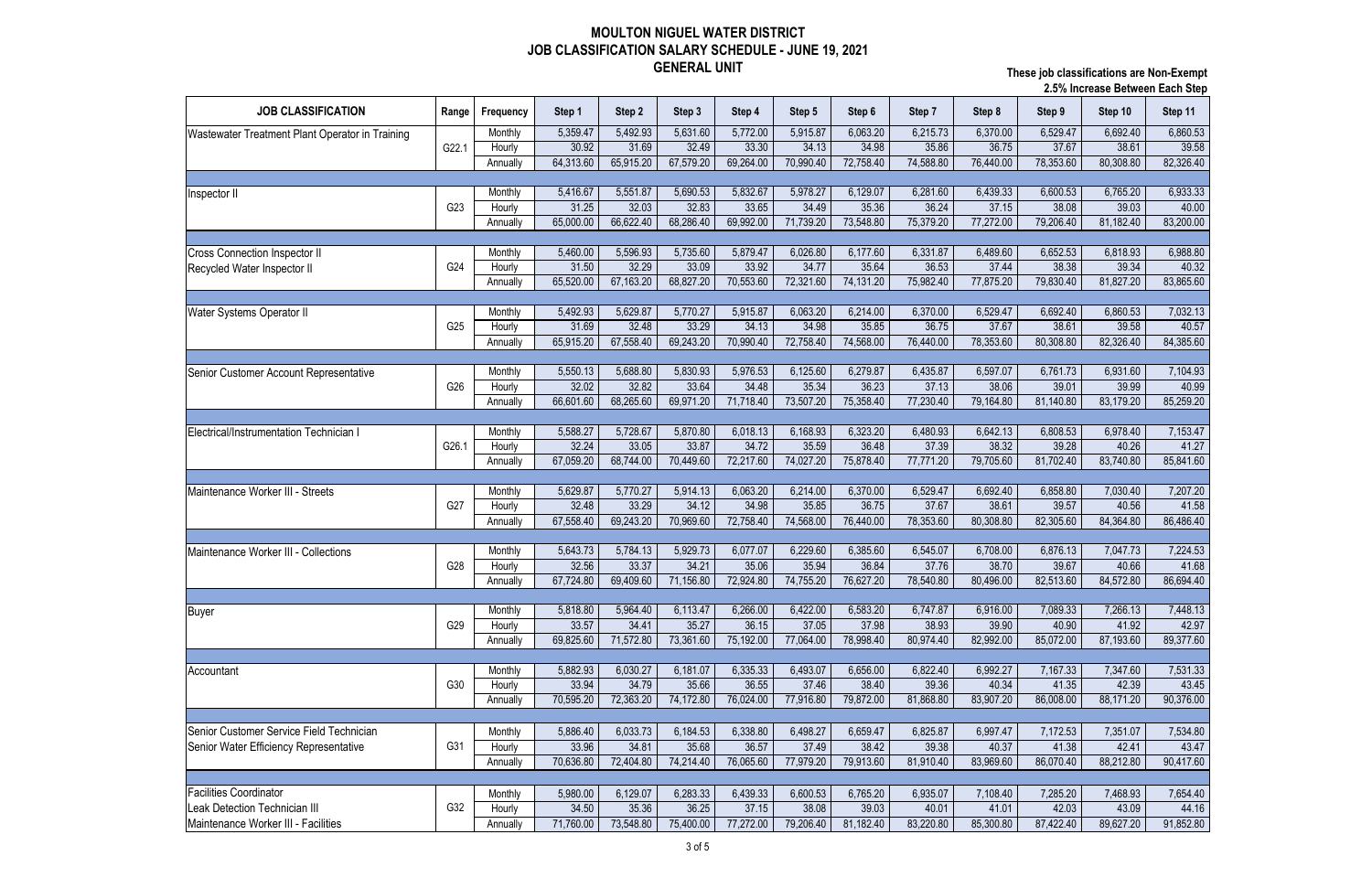|                                          |       |                   |           |           |           |           |           |           |           |           | <b>Z.J /O IIIUI CASC DELWECH EAUH OLED</b> |            |            |  |
|------------------------------------------|-------|-------------------|-----------|-----------|-----------|-----------|-----------|-----------|-----------|-----------|--------------------------------------------|------------|------------|--|
| <b>JOB CLASSIFICATION</b>                | Range | Frequency         | Step 1    | Step 2    | Step 3    | Step 4    | Step 5    | Step 6    | Step 7    | Step 8    | Step 9                                     | Step 10    | Step 11    |  |
|                                          |       |                   |           |           |           |           |           |           |           |           |                                            |            |            |  |
| Mechanic III                             |       | Monthly           | 5,997.33  | 6,148.13  | 6,300.67  | 6,458.40  | 6,619.60  | 6,786.00  | 6,955.87  | 7,129.20  | 7,307.73                                   | 7,489.73   | 7,676.93   |  |
|                                          | G33   | Hourly            | 34.60     | 35.47     | 36.35     | 37.26     | 38.19     | 39.15     | 40.13     | 41.13     | 42.16                                      | 43.21      | 44.29      |  |
|                                          |       | Annually          | 71,968.00 | 73,777.60 | 75,608.00 | 77,500.80 | 79,435.20 | 81,432.00 | 83,470.40 | 85,550.40 | 87,692.80                                  | 89,876.80  | 92,123.20  |  |
|                                          |       |                   |           |           |           |           |           |           |           |           |                                            |            |            |  |
| Wastewater Treatment Plant Operator I    |       | Monthly           | 6,028.53  | 6,179.33  | 6,333.60  | 6,491.33  | 6,654.27  | 6,820.67  | 6,990.53  | 7,165.60  | 7,345.87                                   | 7,529.60   | 7,716.80   |  |
|                                          | G33.1 | Hourly            | 34.78     | 35.65     | 36.54     | 37.45     | 38.39     | 39.35     | 40.33     | 41.34     | 42.38                                      | 43.44      | 44.52      |  |
|                                          |       | Annually          | 72,342.40 | 74,152.00 | 76,003.20 | 77,896.00 | 79,851.20 | 81,848.00 | 83,886.40 | 85,987.20 | 88,150.40                                  | 90,355.20  | 92,601.60  |  |
|                                          |       |                   |           |           |           |           |           |           |           |           |                                            |            |            |  |
| <b>Cross Connection Inspector III</b>    |       | Monthly           | 6,096.13  | 6,248.67  | 6,404.67  | 6,564.13  | 6,728.80  | 6,896.93  | 7,070.27  | 7,247.07  | 7,427.33                                   | 7,612.80   | 7,803.47   |  |
| Inspector III                            | G34   | Hourly            | 35.17     | 36.05     | 36.95     | 37.87     | 38.82     | 39.79     | 40.79     | 41.81     | 42.85                                      | 43.92      | 45.02      |  |
| Recycled Water Inspector III             |       | Annually          | 73,153.60 | 74,984.00 | 76,856.00 | 78,769.60 | 80,745.60 | 82,763.20 | 84,843.20 | 86,964.80 | 89,128.00                                  | 91,353.60  | 93,641.60  |  |
|                                          |       |                   |           |           |           |           |           |           |           |           |                                            |            |            |  |
| Water Systems Operator III               |       | Monthly           | 6,181.07  | 6,335.33  | 6,494.80  | 6,656.00  | 6,822.40  | 6,994.00  | 7,167.33  | 7,347.60  | 7,531.33                                   | 7,718.53   | 7,912.67   |  |
|                                          | G35   | Hourly            | 35.66     | 36.55     | 37.47     | 38.40     | 39.36     | 40.35     | 41.35     | 42.39     | 43.45                                      | 44.53      | 45.65      |  |
|                                          |       | Annually          | 74,172.80 | 76,024.00 | 77,937.60 | 79,872.00 | 81,868.80 | 83,928.00 | 86,008.00 | 88,171.20 | 90,376.00                                  | 92,622.40  | 94,952.00  |  |
|                                          |       |                   | 6,286.80  | 6,444.53  | 6,605.73  | 6,770.40  | 6,940.27  | 7,113.60  | 7,290.40  | 7,472.40  | 7,659.60                                   | 7,852.00   | 8,047.87   |  |
| Electrical/Instrumentation Technician II | G36   | Monthly<br>Hourly | 36.27     | 37.18     | 38.11     | 39.06     | 40.04     | 41.04     | 42.06     | 43.11     | 44.19                                      | 45.30      | 46.43      |  |
|                                          |       | Annually          | 75,441.60 | 77,334.40 | 79,268.80 | 81,244.80 | 83,283.20 | 85,363.20 | 87,484.80 | 89,668.80 | 91,915.20                                  | 94,224.00  | 96,574.40  |  |
|                                          |       |                   |           |           |           |           |           |           |           |           |                                            |            |            |  |
| Senior Maintenance Worker - Streets      |       | Monthly           | 6,337.07  | 6,494.80  | 6,657.73  | 6,824.13  | 6,995.73  | 7,169.07  | 7,349.33  | 7,533.07  | 7,720.27                                   | 7,914.40   | 8,112.00   |  |
|                                          | G37   | Hourly            | 36.56     | 37.47     | 38.41     | 39.37     | 40.36     | 41.36     | 42.40     | 43.46     | 44.54                                      | 45.66      | 46.80      |  |
|                                          |       | Annually          | 76,044.80 | 77,937.60 | 79,892.80 | 81,889.60 | 83,948.80 | 86,028.80 | 88,192.00 | 90,396.80 | 92,643.20                                  | 94,972.80  | 97,344.00  |  |
|                                          |       |                   |           |           |           |           |           |           |           |           |                                            |            |            |  |
| Senior Maintenance Worker - Collections  |       | Monthly           | 6,349.20  | 6,508.67  | 6,669.87  | 6,838.00  | 7,007.87  | 7,182.93  | 7,363.20  | 7,546.93  | 7,735.87                                   | 7,930.00   | 8,127.60   |  |
|                                          | G38   | Hourly            | 36.63     | 37.55     | 38.48     | 39.45     | 40.43     | 41.44     | 42.48     | 43.54     | 44.63                                      | 45.75      | 46.89      |  |
|                                          |       | Annually          | 76,190.40 | 78,104.00 | 80,038.40 | 82,056.00 | 84,094.40 | 86,195.20 | 88,358.40 | 90,563.20 | 92,830.40                                  | 95,160.00  | 97,531.20  |  |
|                                          |       |                   |           |           |           |           |           |           |           |           |                                            |            |            |  |
| <b>GIS Analyst</b>                       |       | Monthly           | 6,714.93  | 6,883.07  | 7,054.67  | 7,231.47  | 7,411.73  | 7,597.20  | 7,787.87  | 7,982.00  | 8,181.33                                   | 8,385.87   | 8,595.60   |  |
| Water Efficiency Analyst                 | G39   | Hourly            | 38.74     | 39.71     | 40.70     | 41.72     | 42.76     | 43.83     | 44.93     | 46.05     | 47.20                                      | 48.38      | 49.59      |  |
|                                          |       | Annually          | 80,579.20 | 82,596.80 | 84,656.00 | 86,777.60 | 88,940.80 | 91,166.40 | 93,454.40 | 95,784.00 | 98,176.00                                  | 100,630.40 | 103,147.20 |  |
|                                          |       |                   |           |           |           |           |           |           |           |           |                                            |            |            |  |
| Senior Leak Detection Technician         |       | Monthly           | 6,728.80  | 6,896.93  | 7,070.27  | 7,245.33  | 7,427.33  | 7,612.80  | 7,803.47  | 7,997.60  | 8,198.67                                   | 8,403.20   | 8,612.93   |  |
| Senior Maintenance Worker - Facilities   | G40   | Hourly            | 38.82     | 39.79     | 40.79     | 41.80     | 42.85     | 43.92     | 45.02     | 46.14     | 47.30                                      | 48.48      | 49.69      |  |
|                                          |       | Annually          | 80,745.60 | 82,763.20 | 84,843.20 | 86,944.00 | 89,128.00 | 91,353.60 | 93,641.60 | 95,971.20 | 98,384.00                                  | 100,838.40 | 103,355.20 |  |
|                                          |       |                   |           |           |           |           |           |           |           |           |                                            |            |            |  |
| Senior Mechanic                          |       | Monthly           | 6,744.40  | 6,912.53  | 7,085.87  | 7,262.67  | 7,444.67  | 7,630.13  | 7,820.80  | 8,016.67  | 8,217.73                                   | 8,422.27   | 8,633.73   |  |
|                                          | G41   | Hourly            | 38.91     | 39.88     | 40.88     | 41.90     | 42.95     | 44.02     | 45.12     | 46.25     | 47.41                                      | 48.59      | 49.81      |  |
|                                          |       | Annually          | 80,932.80 | 82,950.40 | 85,030.40 | 87,152.00 | 89,336.00 | 91,561.60 | 93,849.60 | 96,200.00 | 98,612.80                                  | 101,067.20 | 103,604.80 |  |
|                                          |       |                   |           |           |           |           |           |           |           |           |                                            |            |            |  |
| Wastewater Treatment Plant Operator II   |       | Monthly           | 6,782.53  | 6,952.40  | 7,125.73  | 7,304.27  | 7,486.27  | 7,673.47  | 7,865.87  | 8,061.73  | 8,264.53                                   | 8,470.80   | 8,682.27   |  |
|                                          | G41.1 | Hourly            | 39.13     | 40.11     | 41.11     | 42.14     | 43.19     | 44.27     | 45.38     | 46.51     | 47.68                                      | 48.87      | 50.09      |  |
|                                          |       | Annually          | 81,390.40 | 83,428.80 | 85,508.80 | 87,651.20 | 89,835.20 | 92,081.60 | 94,390.40 | 96,740.80 | 99,174.40                                  | 101,649.60 | 104,187.20 |  |
|                                          |       |                   |           |           |           |           |           |           |           |           |                                            |            |            |  |